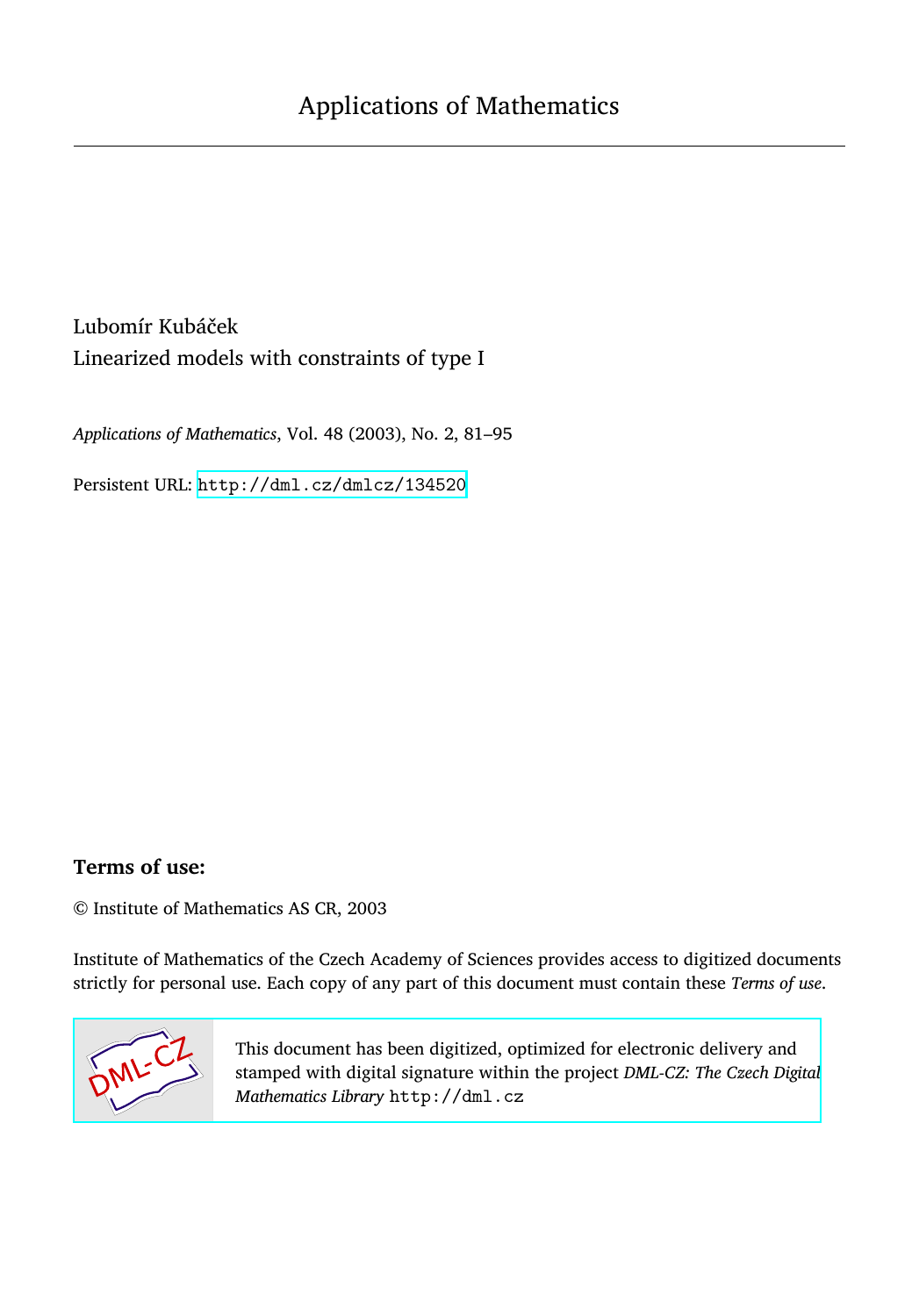## LINEARIZED MODELS WITH CONSTRAINTS OF TYPE I\*

### Lubomír Kubáček, Olomouc

(Received August 16, 2000)

Abstract. In nonlinear regression models with constraints a linearization of the model leads to a bias in estimators of parameters of the mean value of the observation vector. Some criteria how to recognize whether a linearization is possible is developed. In the case that they are not satisfied, it is necessary to decide whether some quadratic corrections can make the estimator better. The aim of the paper is to contribute to the solution of the problem.

MSC 2000: 62J05, 62F10

Keywords: nonlinear regression model with constraints, linearization, quadratization

#### 1. INTRODUCTION

How to proceed in estimation of parameters in nonlinear models with constraints is a frequently occurring problem. Some problems without constraints are investigated in [2], [3], [5], [6], [7], [9], [12]; models with constraints are investigated in [8].

The aim of the paper is to find out some simple rules how to proceed in the situation when a nonlinear model is constrained by a nonlinear condition. The quadratic approximation only is considered.

<sup>\*</sup> This work was supported by the grant No. 201/99/0327 of the Grant Agency of the Czech Republic and by the Council of the Czech Government J 14/98: 153 100011.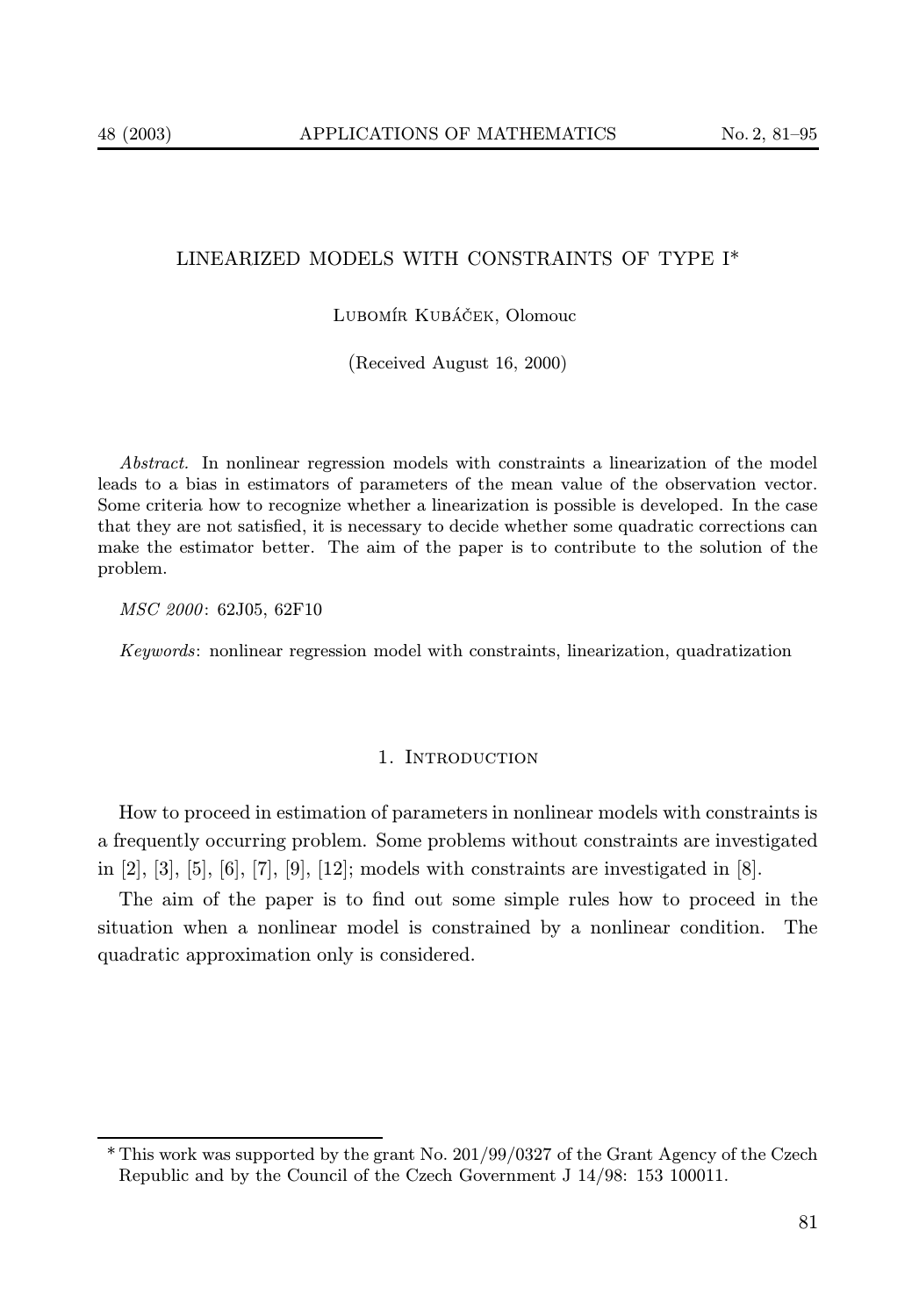### 2. Notation and preliminaries

The notation

(1) 
$$
\mathbf{Y} \sim N_n(\mathbf{f}(\boldsymbol{\beta}), \boldsymbol{\Sigma}), \quad \boldsymbol{\beta} \in \mathcal{V} = \{\boldsymbol{\beta} : \mathbf{g}(\boldsymbol{\beta}) = \mathbf{0}\}
$$

means the following. The *n*-dimensional vector  $\bf{Y}$  (observation vector) is random with normal distribution, its mean value  $E(Y)$  is  $f(\beta)$  where  $f(\cdot)$  is an *n*-dimensional vector function of a known analytical form with continuous second derivatives, the k-dimensional parameter  $\beta$  is unknown, its value is constrained by the condition  $\beta \in {\beta : \mathbf{g}(\beta) = \mathbf{0}}$ , where  $\mathbf{g}(\cdot)$  is a q-dimensional function with continuous second derivatives. The covariance matrix  $var(Y)$  of the vector Y is given and equal to  $\Sigma$ .

This form of constraints, i.e.  $\{\beta: \mathbf{g}(\beta) = 0\}$  is called the constraints of type I. They frequently occur in practice. Another type of constraints (of type II) is

$$
\biggl\{\binom{\boldsymbol{\beta}}{\boldsymbol{\kappa}}:\,\mathbf{h}(\boldsymbol{\beta},\boldsymbol{\kappa})=\mathbf{0}\biggr\}.
$$

The unknown parameter  $\kappa$  occurs in the constraints only. A model with such type of constraints is investigated in another paper.

A simple example of a model with constraints of type I can be

$$
E(Y_i) = \beta_1 \exp(-\beta_2 x_i), \quad x_i < T \quad (T \text{ is a given number}), \quad i = 1, \dots, n_1,
$$
\n
$$
E(Y_j) = \beta_3 + \beta_4 x_j + \beta_5 x_j^2, \quad x_j > T, \quad j = 1, \dots, n_2,
$$
\n
$$
\beta_1 \exp(-\beta_2 T) = \beta_3 + \beta_4 T + \beta_5 T^2 \quad \text{(continuity at the point } T),
$$
\n
$$
-\beta_1 \beta_2 \exp(-\beta_2 T) = \beta_4 + 2\beta_5 T \quad \text{(continuity of the derivative at the point } T),
$$
\n
$$
\text{var}(Y_i) = \text{var}(Y_j) = \sigma^2, \quad i = 1, \dots, n_1, \quad j = 1, \dots, n_2,
$$
\n
$$
\text{cov}(Y_k, Y_l) = 0, \quad k \neq l.
$$

If in the estimation of the parameters  $\beta_1, \ldots, \beta_5$  linearization is used, it is not clear in advance whether this procedure does not lead to estimators with a non negligible bias, non tolerable size of the dispersion, etc. However, the use of the nonlinear least squares method is relatively complicated and thus it is useful to find some simple rules which enable us to decide whether the linearization is possible or it is better to use another procedure.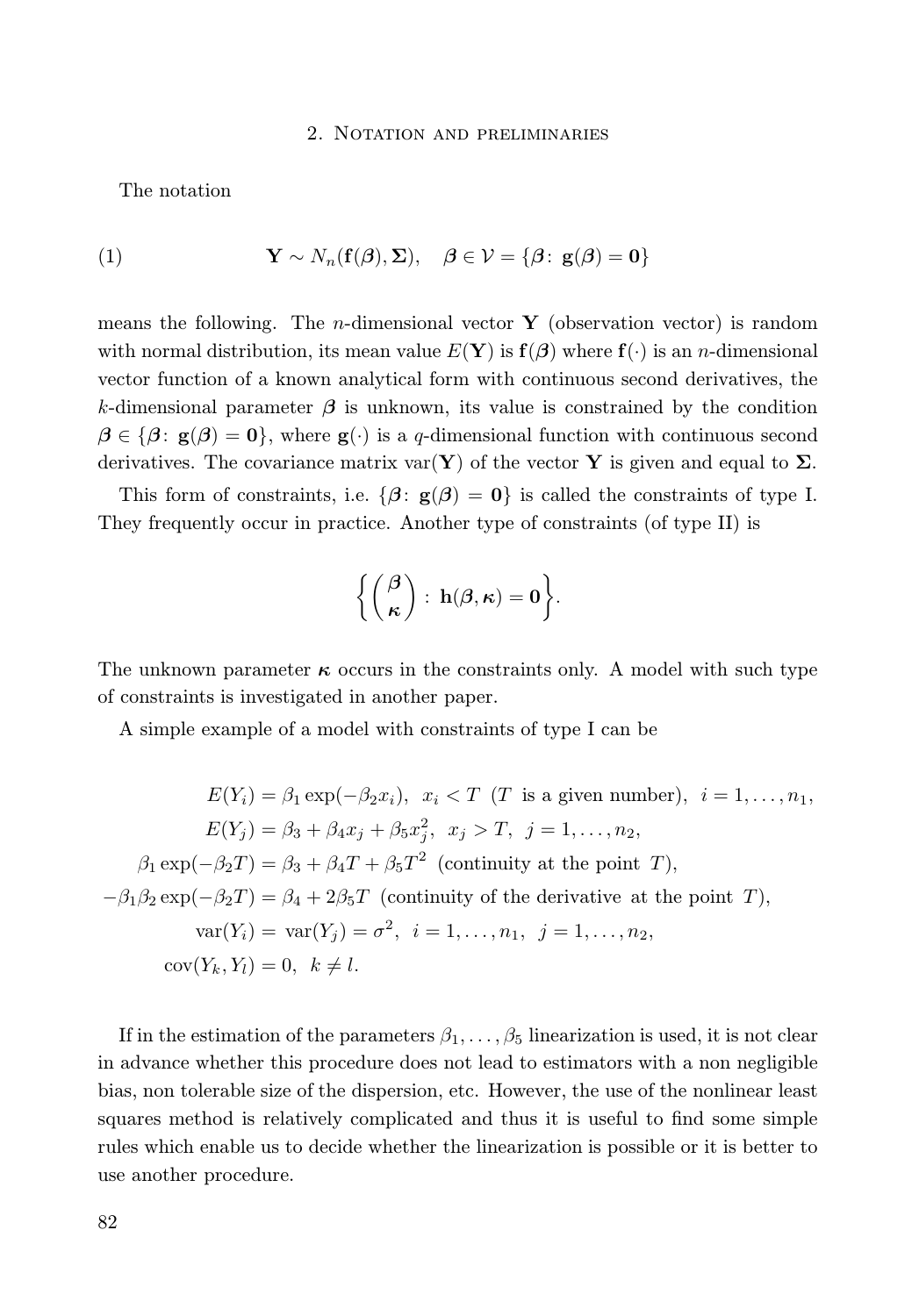The linearized and quadratized approximation of the model with constraints of type I, i.e.

(2) 
$$
\mathbf{Y} = \mathbf{f}_0 + \mathbf{F}\delta\boldsymbol{\beta} + \boldsymbol{\varepsilon}, \quad \delta\boldsymbol{\beta} \in \{\delta\boldsymbol{\beta}: \mathbf{G}\delta\boldsymbol{\beta} = \mathbf{0}\}
$$

and

(3) 
$$
\mathbf{Y} = \mathbf{f}_0 + \mathbf{F}\delta\boldsymbol{\beta} + \frac{1}{2}\boldsymbol{\kappa}(\delta\boldsymbol{\beta}), \quad \delta\boldsymbol{\beta} \in \left\{\delta\boldsymbol{\beta}: \ \mathbf{G}\delta\boldsymbol{\beta} + \frac{1}{2}\boldsymbol{\gamma}(\delta\boldsymbol{\beta}) = \mathbf{0}\right\},
$$

respectively, will be under consideration. Here  $\varepsilon$  is an error vector,  $\beta_0$  is an approximate value of the actual value  $\beta^*$  of the vector  $\beta$  and

$$
\mathbf{f}_0 = \mathbf{f}(\beta_0), \quad \mathbf{F} = \partial \mathbf{f}(\mathbf{u})/\partial \mathbf{u}'|_{u=\beta_0},
$$
\n
$$
\kappa(\delta \beta) = (\kappa_1(\delta \beta), \dots, \kappa_n(\delta \beta))', \quad \kappa_i(\delta \beta) = \delta \beta' \mathbf{F}_i \delta \beta, \quad i = 1, \dots, n,
$$
\n
$$
\mathbf{F}_i = \partial^2 f_i(\mathbf{u})/\partial \mathbf{u} \partial \mathbf{u}'|_{u=\beta_0}, \quad i = 1, \dots, n, \quad \mathbf{G} = \partial \mathbf{g}(\mathbf{u})/\partial \mathbf{u}'|_{u=\beta_0},
$$
\n
$$
\gamma(\delta \beta) = (\gamma_1(\delta \beta), \dots, \gamma_q(\delta \beta))', \quad \gamma_i(\delta \beta) = \delta \beta' \mathbf{G}_i \delta \beta, \quad i = 1, \dots, q,
$$
\n
$$
\mathbf{G}_i = \partial^2 g_i(\mathbf{u})/\partial \mathbf{u} \partial \mathbf{u}'|_{u=\beta_0}, \quad i = 1, \dots, q.
$$

In the following we assume

$$
r(\mathbf{F}) = k
$$
,  $r(\mathbf{G}) = q < k$ ,  $\Sigma$  is positive definite.

A solution of the equation  $\mathbf{G}\delta\boldsymbol{\beta} + \frac{1}{2}\boldsymbol{\gamma}(\delta\boldsymbol{\beta}) = \mathbf{0}$  is not known in general. One quadratic approximation of  $\delta\beta$  can be expressed as

$$
\delta \boldsymbol{\beta} = \mathbf{K}_G \delta \mathbf{s} - \frac{1}{2} \mathbf{G}^- \boldsymbol{\gamma} (\mathbf{K}_G \delta \mathbf{s}),
$$

where  $\mathbf{K}_G$  is such a  $k \times (k - q)$  matrix that

$$
\mathcal{M}(\mathbf{K}_G) = \{ \mathbf{K}_G \mathbf{u} : \ \mathbf{u} \in \mathbb{R}^{k-q} \} = \text{Ker}(\mathbf{G}) = \{ \mathbf{s} : \ \mathbf{G}\mathbf{s} = \mathbf{0} \}
$$

and  $G^-$  is any generalized inverse of the matrix G (in detail cf. [11]). Then the model (2) can be rewritten with the new parameter  $\delta s$  as the model without constraints

(4) 
$$
\mathbf{Y} - \mathbf{f}_0 \sim N_n(\mathbf{F} \mathbf{K}_G \delta \mathbf{s}, \mathbf{\Sigma})
$$

and the BLUE (best linear unbiased estimator) of the parameter  $\delta s$  in this model is

(5) 
$$
\delta \hat{\mathbf{s}} = (\mathbf{K}_G' \mathbf{C} \mathbf{K}_G)^{-1} \mathbf{K}_G' \mathbf{F}' \mathbf{\Sigma}^{-1} (\mathbf{Y} - \mathbf{f}_0).
$$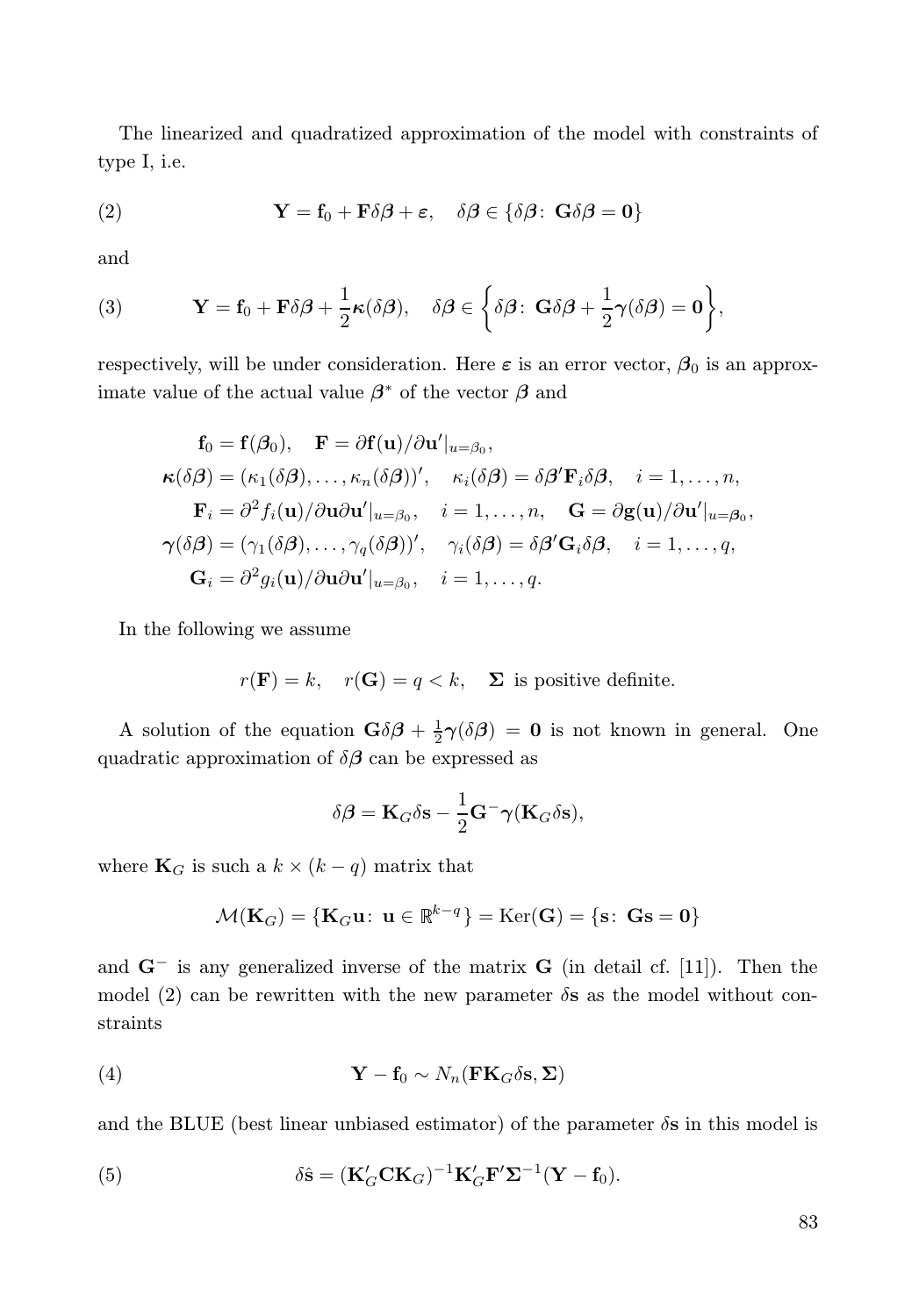The quadratic version of the model (3) can be rewritten with the new parameter  $\delta$ s as the model without constraints

(6) 
$$
\mathbf{Y} \sim N_n \Big( \mathbf{f}_0 + \mathbf{F} \mathbf{K}_G \delta \mathbf{s} + \frac{1}{2} [\kappa (\mathbf{K}_G \delta \mathbf{s}) - \mathbf{F} \mathbf{G}^- \boldsymbol{\gamma} (\mathbf{K}_G \delta \mathbf{s})], \boldsymbol{\Sigma} \Big).
$$

Let  $M_{\text{Ker}(G)}^C = I - P_{\text{Ker}(G)}^C$  where  $P_{\text{Ker}(G)}^C$  is the projection matrix on  $\text{Ker}(\mathbf{G})$  in the norm given by the matrix  $\mathbf{C} = \mathbf{F}' \Sigma^{-1} \mathbf{F}$  ( $\|\mathbf{u}\| = \sqrt{\mathbf{u}' \mathbf{C} \mathbf{u}}$ ) and  $\mathbf{P}_{G'} = \mathbf{G}' (\mathbf{G} \mathbf{G}')^{-1} \mathbf{G}$ ,  $\mathbf{M}_{G'} = \mathbf{I} - \mathbf{P}'_G$ . The relation (5) can be rewritten with help of

$$
\mathbf{K}_G(\mathbf{K}_G'\mathbf{C}\mathbf{K}_G)^{-1}\mathbf{K}_G'\mathbf{F}'\mathbf{\Sigma}^{-1} = \mathbf{M}_{G'}(\mathbf{M}_{G'}\mathbf{C}\mathbf{M}_{G'})^+\mathbf{M}_{G'}\mathbf{F}'\mathbf{\Sigma}^{-1}
$$
  
\n
$$
= [\mathbf{C}^{-1} - \mathbf{C}^{-1}\mathbf{G}'(\mathbf{G}\mathbf{C}^{-1}\mathbf{G}')^{-1}\mathbf{G}\mathbf{C}^{-1}]\mathbf{F}'\mathbf{\Sigma}^{-1}
$$
  
\n
$$
= \mathbf{P}_{\text{Ker}(G)}^C\mathbf{C}^{-1}\mathbf{F}'\mathbf{\Sigma}^{-1}.
$$

Thus

$$
\delta\hat{\hat{\boldsymbol{\beta}}}=\widehat{\mathbf{K}_G\delta\mathbf{s}}=\mathbf{P}_{\mathrm{Ker}(G)}^C\mathbf{C}^{-1}\mathbf{F}'\mathbf{\Sigma}^{-1}(\mathbf{Y}-\mathbf{f}_0).
$$

Here the notation  $\hat{\ }$  means the estimator in the model without constraints and means the estimator in the model with constraints.

The linear estimator  $\delta \hat{\beta}$ , which is the BLUE in (2) but not in (1), is the estimator most frequently used in practice. Its quality depends on the nonlinearity of the model and on the choice of  $\beta_0$ . If  $\beta_0 = \beta^*$  (the actual value of the parameter  $\beta$ ), then  $\delta \hat{\hat{\beta}}$  is unbiased independently of the nonlinearity of the model. If  $\beta_0 \neq \beta^*$ , then the nonlinearity can intervene essentially. Thus the proper choice of  $\beta_0$  is important and therefore let us make a comment on its choice. In the subsequent steps the influence of the nonlinearity on the quality of the estimator  $\delta \hat{\beta}$  will be investigated.

Remark 2.1. The vector  $\beta_0$  is to be chosen in such a way that  $g(\beta_0) = 0$  (in detail cf. [8]) and

$$
\delta \hat{\beta}^{\prime} \mathbf{C} \delta \hat{\hat{\beta}} \leqslant \chi^2_{k-q}(0; 1-\alpha),
$$

where

$$
\delta \hat{\beta} = [\mathbf{I} - \mathbf{C}^{-1} \mathbf{G}' (\mathbf{G} \mathbf{C}^{-1} \mathbf{G}')^{-1} \mathbf{G}] \delta \hat{\beta} \quad \text{(the BLUE in the model (2))},
$$
  

$$
\delta \hat{\beta} = \mathbf{C}^{-1} \mathbf{F}' \mathbf{\Sigma}^{-1} (\mathbf{Y} - \mathbf{f}_0) \quad \text{(the BLUE in the model (2) without linearized constraints)}.
$$

This requirement is implied by the following fact.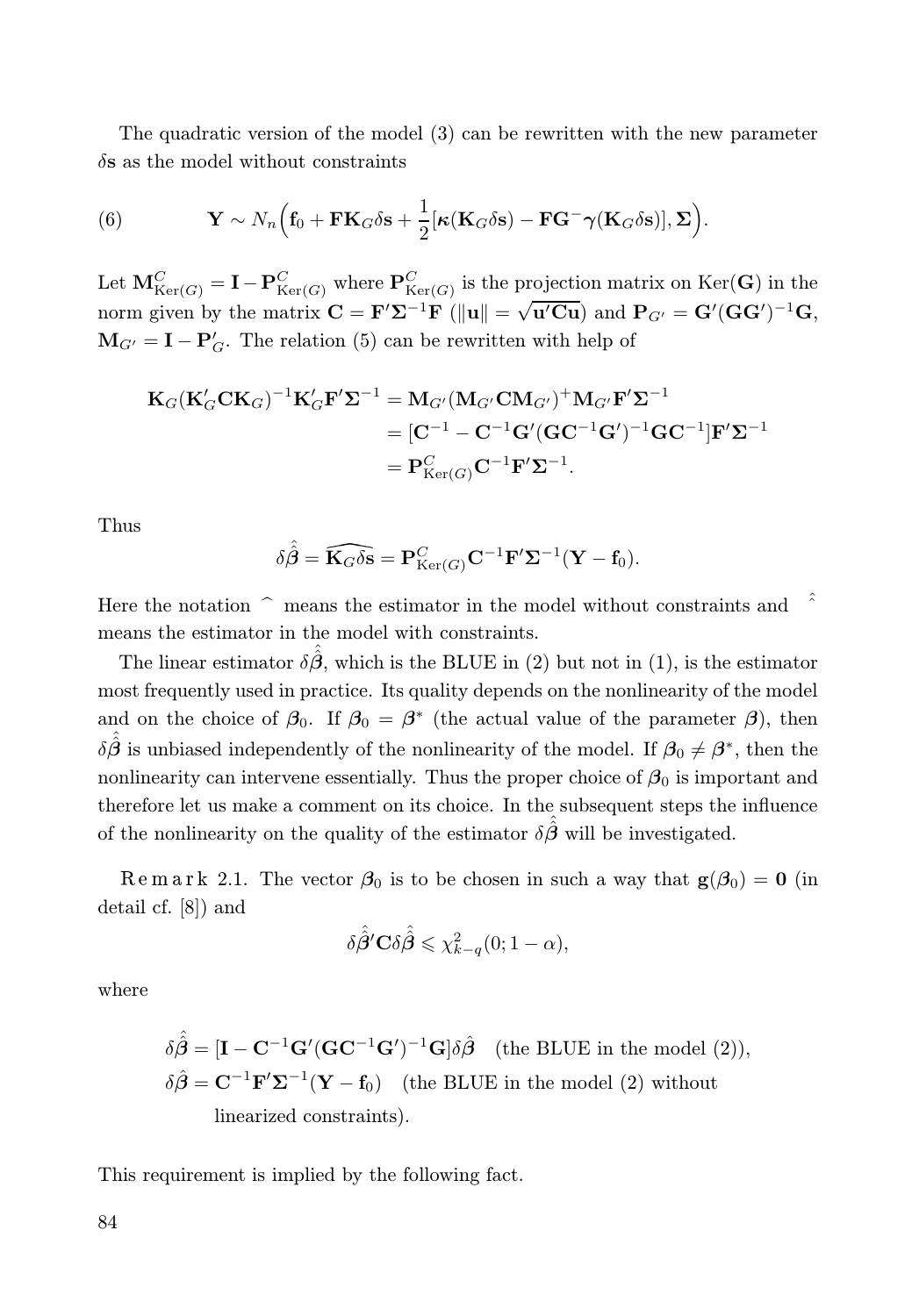As a consequence of Proposition 2.9.1 in [10] the  $(1 - \alpha)$ -confidence region in the model (1) is

$$
\{\boldsymbol{\beta}\colon [\mathbf{Y}-\mathbf{f}(\boldsymbol{\beta})]'\mathbf{\Sigma}^{-1}\mathbf{P}_{F(\boldsymbol{\beta})K_{G(\boldsymbol{\beta})}}^{ \Sigma^{-1}}[\mathbf{Y}-\mathbf{f}(\boldsymbol{\beta})] \leq \chi_{k-q}^2(0;1-\alpha), \mathbf{g}(\boldsymbol{\beta})=\mathbf{0}\},\
$$

where

$$
\mathbf{F}(\boldsymbol{\beta}) = \frac{\partial \mathbf{f}(\mathbf{u})}{\partial \mathbf{u}'} \Big|_{u=\boldsymbol{\beta}}, \quad \mathcal{M}(\mathbf{K}_{G(\boldsymbol{\beta})}) = \text{Ker}[\mathbf{G}(\boldsymbol{\beta})], \quad \mathbf{G}(\boldsymbol{\beta}) = \frac{\partial \mathbf{g}(\mathbf{u})}{\partial \mathbf{u}'} \Big|_{u=\boldsymbol{\beta}}.
$$

 $\text{Since } \mathbf{F} \delta \hat{\hat{\boldsymbol{\beta}}} = \mathbf{P}_{FK.}^{\Sigma^{-1}}$  $\frac{\sum_{F K_G}^{T} (\mathbf{Y} - \mathbf{f}_0)}{F}$ , we have

$$
\delta \hat{\beta}^{\prime} \mathbf{C} \delta \hat{\hat{\beta}} = (\mathbf{Y} - \mathbf{f}_0)^{\prime} \mathbf{\Sigma}^{-1} \mathbf{P}_{FK_G}^{\Sigma^{-1}} (\mathbf{Y} - \mathbf{f}_0)
$$

and thus  $\beta_0$  is an element of the  $(1 - \alpha)$ -confidence region of the model (1).

Now let the influence of the nonlinearity be commented.

**Lemma 2.2.** The bias of the estimator  $\delta \hat{\hat{\beta}}$  is

$$
E(\delta \hat{\hat{\beta}}) - \delta \beta = \mathbf{C}^{-1} \mathbf{G}' (\mathbf{G} \mathbf{C}^{-1} \mathbf{G}')^{-1} \frac{1}{2} \gamma(\delta \beta)
$$
  
+ 
$$
[\mathbf{I} - \mathbf{C}^{-1} \mathbf{G}' (\mathbf{G} \mathbf{C}^{-1} \mathbf{G}')^{-1} \mathbf{G}] \mathbf{C}^{-1} \mathbf{F}' \mathbf{\Sigma}^{-1} \frac{1}{2} \kappa(\delta \beta).
$$

 $P$ roof.

$$
E(\delta \hat{\beta}) = [\mathbf{I} - \mathbf{C}^{-1} \mathbf{G}' (\mathbf{G} \mathbf{C}^{-1} \mathbf{G}')^{-1} \mathbf{G}] \mathbf{C}^{-1} \mathbf{F}' \Sigma^{-1} E(\mathbf{Y} - \mathbf{f}_0)
$$
  
\n
$$
= [\mathbf{I} - \mathbf{C}^{-1} \mathbf{G}' (\mathbf{G} \mathbf{C}^{-1} \mathbf{G}')^{-1} \mathbf{G}] \mathbf{C}^{-1} \mathbf{F}' \Sigma^{-1} \Big[ \mathbf{F} \delta \beta + \frac{1}{2} \kappa (\delta \beta) \Big]
$$
  
\n
$$
= \delta \beta - \mathbf{C}^{-1} \mathbf{G}' (\mathbf{G} \mathbf{C}^{-1} \mathbf{G}')^{-1} \mathbf{G} \delta \beta
$$
  
\n
$$
+ [\mathbf{I} - \mathbf{C}^{-1} \mathbf{G}' (\mathbf{G} \mathbf{C}^{-1} \mathbf{G}')^{-1} \mathbf{G}] \mathbf{C}^{-1} \mathbf{F}' \Sigma^{-1} \frac{1}{2} \kappa (\delta \beta)
$$
  
\n
$$
= \delta \beta + \mathbf{C}^{-1} \mathbf{G}' (\mathbf{G} \mathbf{C}^{-1} \mathbf{G}')^{-1} \frac{1}{2} \gamma (\delta \beta)
$$
  
\n
$$
+ [\mathbf{I} - \mathbf{C}^{-1} \mathbf{G}' (\mathbf{G} \mathbf{C}^{-1} \mathbf{G}')^{-1} \mathbf{G}] \mathbf{C}^{-1} \mathbf{F}' \Sigma^{-1} \frac{1}{2} \kappa (\delta \beta).
$$

 $\Box$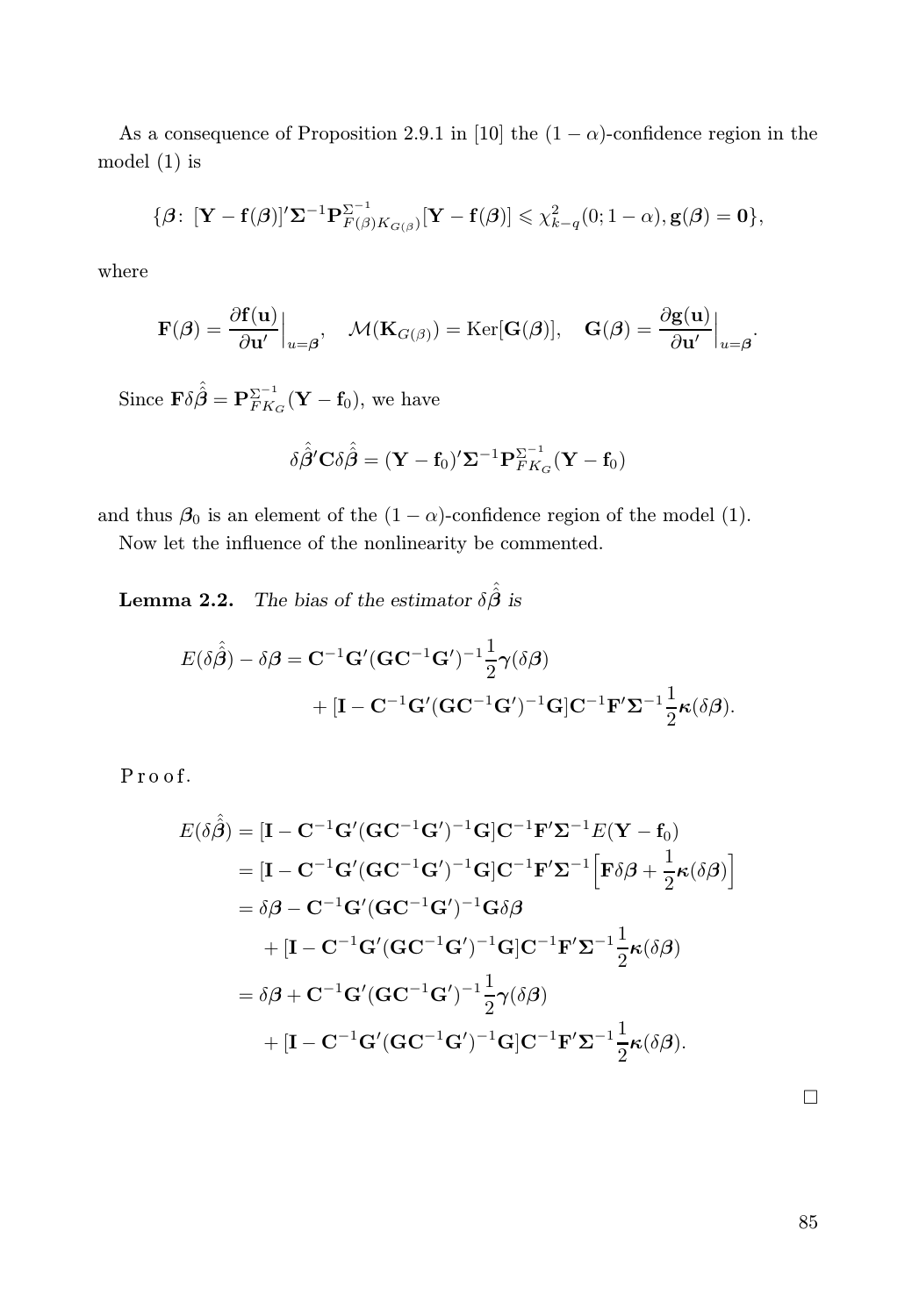### 3. Simple quadratic estimator

The simplest way how to correct the bias of the estimator  $\delta \hat{\hat{\beta}}$  is to use the estimator

(7) 
$$
\delta \tilde{\tilde{\beta}} = \delta \hat{\beta} - \frac{1}{2} [\mathbf{I} - \mathbf{C}^{-1} \mathbf{G}' (\mathbf{G} \mathbf{C}^{-1} \mathbf{G}')^{-1} \mathbf{G}] \mathbf{C}^{-1} \mathbf{F}' \mathbf{\Sigma}^{-1} \kappa (\delta \hat{\beta})
$$

$$
- \frac{1}{2} \mathbf{C}^{-1} \mathbf{G}' (\mathbf{G} \mathbf{C}^{-1} \mathbf{G}')^{-1} \gamma (\delta \hat{\beta})
$$

$$
+ \frac{1}{2} [\mathbf{I} - \mathbf{C}^{-1} \mathbf{G}' (\mathbf{G} \mathbf{C}^{-1} \mathbf{G}')^{-1} \mathbf{G}] \mathbf{C}^{-1} \mathbf{F}' \mathbf{\Sigma}^{-1} \begin{pmatrix} \text{Tr}[\mathbf{F}_1 \text{ var}(\delta \hat{\beta})] \\ \vdots \\ \text{Tr}[\mathbf{F}_n \text{ var}(\delta \hat{\beta})] \end{pmatrix}
$$

$$
+ \frac{1}{2} \mathbf{C}^{-1} \mathbf{G}' (\mathbf{G} \mathbf{C}^{-1} \mathbf{G}')^{-1} \begin{pmatrix} \text{Tr}[\mathbf{G}_1 \text{ var}(\delta \hat{\beta})] \\ \vdots \\ \text{Tr}[\mathbf{G}_q \text{ var}(\delta \hat{\beta})] \end{pmatrix}.
$$

Since

(8) 
$$
\mathbf{G}\delta\tilde{\tilde{\beta}} + \frac{1}{2}\gamma(\delta\tilde{\tilde{\beta}}) = -\frac{1}{2}\gamma(\delta\hat{\beta}) + \frac{1}{2}\left(\begin{aligned} \text{Tr}[\mathbf{G}_1 \text{ var}(\delta\hat{\tilde{\beta}})] \\ \vdots \\ \text{Tr}[\mathbf{G}_q \text{ var}(\delta\hat{\tilde{\beta}})] \end{aligned}\right) + \frac{1}{2}\gamma(\delta\tilde{\tilde{\beta}})
$$

$$
= \frac{1}{2}\left(\begin{aligned} \text{Tr}[\mathbf{G}_1 \text{ var}(\delta\hat{\tilde{\beta}})] \\ \vdots \\ \text{Tr}[\mathbf{G}_q \text{ var}(\delta\hat{\tilde{\beta}})] \end{aligned}\right) + \text{terms of the 3rd and higher orders,}
$$

the estimator  $\delta \tilde{\tilde{\beta}}$  does not satisfy the constraints as far as the second order terms are concerned. (It is to be said that the mean value of the estimator  $\delta \tilde{\beta}$  from (7) satisfies the constraints  $\mathbf{G}\delta\boldsymbol{\beta} + \frac{1}{2}\boldsymbol{\gamma}(\delta\boldsymbol{\beta}) = \mathbf{0}$ .)

There are two possibilities. Either the term

$$
\frac{1}{2}(\mathrm{Tr}[\mathbf{G}_1 \mathrm{var}(\delta \hat{\hat{\boldsymbol{\beta}}})], \dots, \mathrm{Tr}[\mathbf{G}_q \mathrm{var}(\delta \hat{\hat{\boldsymbol{\beta}}})])'
$$

in the estimator  $\delta \tilde{\beta}$  will cancel, or the constraints will not be satisfied, however the bias will be of the third and higher orders only.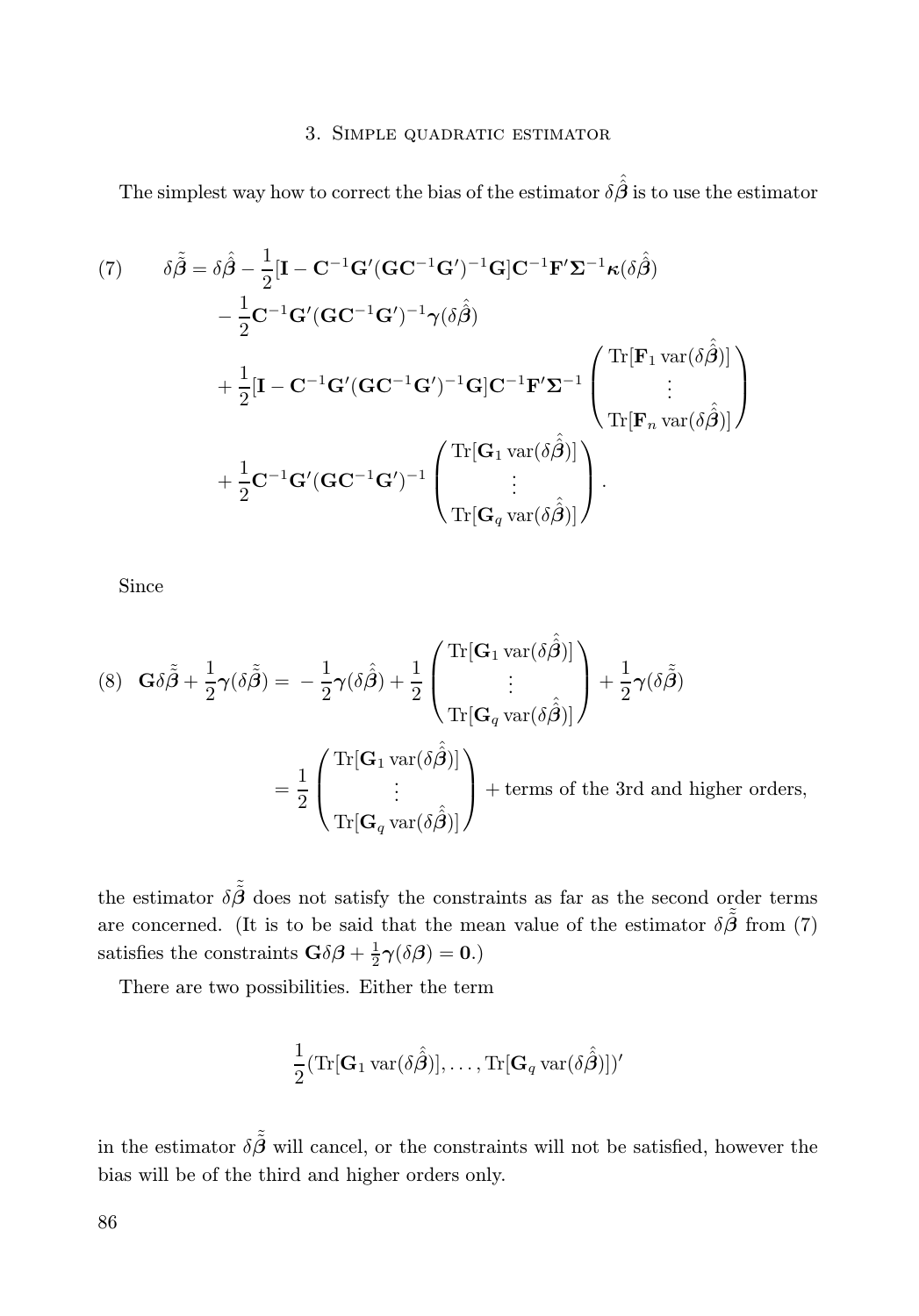If a function  $h(\cdot)$ , i.e.  $h(\beta) = h'(\beta)$ , is under consideration, the following notation will be used:

$$
\mathbf{F}_{h(\cdot)} = \frac{1}{2} \sum_{i=1}^{n} \{ \mathbf{h}' \mathbf{P}_{\text{Ker}}^{C} \mathbf{C}^{-1} \mathbf{F}' \mathbf{\Sigma}^{-1} \}_{i} \mathbf{F}_{i}, \quad \mathbf{h} \in \mathbb{R}^{k},
$$
\n
$$
\mathbf{G}_{h(\cdot)} = \frac{1}{2} \sum_{i=1}^{q} \{ \mathbf{h}' \mathbf{C}^{-1} \mathbf{G}' (\mathbf{G} \mathbf{C}^{-1} \mathbf{G}')^{-1} \}_{i} \mathbf{G}_{i}, \quad \mathbf{h} \in \mathbb{R}^{q},
$$
\n
$$
\mathbf{b} = E(\delta \hat{\beta}) - \delta \beta
$$
\n
$$
= \frac{1}{2} \mathbf{P}_{\text{Ker}(G)} \mathbf{C}^{-1} \mathbf{F}' \mathbf{\Sigma}^{-1} \kappa (\mathbf{K}_{G} \delta \mathbf{s})
$$
\n
$$
+ \frac{1}{2} \mathbf{C}^{-1} \mathbf{G}' (\mathbf{G} \mathbf{C}^{-1} \mathbf{G}')^{-1} \gamma (\mathbf{K}_{G} \delta \mathbf{s})
$$
\n
$$
= (\delta \beta' (\mathbf{F}_{e_{1}(\cdot)} + \mathbf{G}_{e_{1}(\cdot)}) \delta \beta, \dots, \delta \beta' (\mathbf{F}_{e_{k}(\cdot)} + \mathbf{G}_{e_{k}(\cdot)}) \delta \beta)'.
$$

Here  $e_i \in \mathbb{R}^k$  and  $\{e_i\}_j = \delta_{i,j}$  (the Kronecker delta). Thus  $e_i(\beta) = e'_i\beta = \beta_i$ ,  $i=1,\ldots,k.$ 

From the viewpoint of practice it seems that it is more natural to prefer the constraints to the bias. Thus in the sequel we will analyze the estimator

(9) 
$$
\mathbf{h}'\delta\overline{\mathbf{\mathcal{B}}} = \mathbf{h}' \Big\{ \delta\hat{\mathbf{\mathcal{B}}}-\frac{1}{2} [\mathbf{I}-\mathbf{C}^{-1}\mathbf{G}'(\mathbf{G}\mathbf{C}^{-1}\mathbf{G}')^{-1}\mathbf{G}] \mathbf{C}^{-1}\mathbf{F}'\mathbf{\Sigma}^{-1}\kappa(\delta\hat{\mathbf{\mathcal{B}}}) -\frac{1}{2}\mathbf{C}^{-1}\mathbf{G}'(\mathbf{G}\mathbf{C}^{-1}\mathbf{G}')^{-1}\gamma(\delta\hat{\mathbf{\mathcal{B}}}) +\frac{1}{2}[\mathbf{I}-\mathbf{C}^{-1}\mathbf{G}'(\mathbf{G}\mathbf{C}^{-1}\mathbf{G}')^{-1}\mathbf{G}] \mathbf{C}^{-1}\mathbf{F}'\mathbf{\Sigma}^{-1} \begin{pmatrix} \text{Tr}[\mathbf{F}_1 \text{ var}(\delta\hat{\mathbf{\mathcal{B}}})] \\ \vdots \\ \text{Tr}[\mathbf{F}_n \text{ var}(\delta\hat{\mathbf{\mathcal{B}}})] \end{pmatrix} \Big\}
$$
  
=  $\mathbf{h}'\delta\hat{\mathbf{\mathcal{B}}}-\delta\hat{\mathbf{\mathcal{B}}}'(\mathbf{F}_{h(\cdot)}+\mathbf{G}_{h(\cdot)})\delta\hat{\mathbf{\mathcal{B}}}+\text{Tr}[\text{var}(\delta\hat{\mathbf{\mathcal{B}}})\mathbf{F}_{h(\cdot)}].$ 

If the ratio (cf. the relationship (8))

(10) 
$$
\text{Tr}[\mathbf{G}_{h(\cdot)} \text{var}(\hat{\delta \beta})] / \sqrt{\mathbf{h}'[\mathbf{C}^{-1} - \mathbf{C}^{-1} \mathbf{G}'(\mathbf{G} \mathbf{C}^{-1} \mathbf{G}')^{-1} \mathbf{G} \mathbf{C}^{-1}] \mathbf{h}}
$$

is sufficiently small by the opinion of the user, then it is possible to tolerate the bias of the second order, i.e. to use the estimator  $\delta \overline{B}$ .

Under the given notation we can write (cf. (9))

(11) 
$$
E(\mathbf{h}' \delta \overline{\overline{\boldsymbol{\beta}}}) = \mathbf{h}' \delta \boldsymbol{\beta} - \text{Tr}[\mathbf{G}_{h(\cdot)} \text{var}(\delta \hat{\overline{\boldsymbol{\beta}}})] - 2\mathbf{b}'(\mathbf{F}_{h(\cdot)} + \mathbf{G}_{h(\cdot)}) \delta \boldsymbol{\beta} - \mathbf{b}'(\mathbf{F}_{h(\cdot)} + \mathbf{G}_{h(\cdot)}) \delta \boldsymbol{\beta}
$$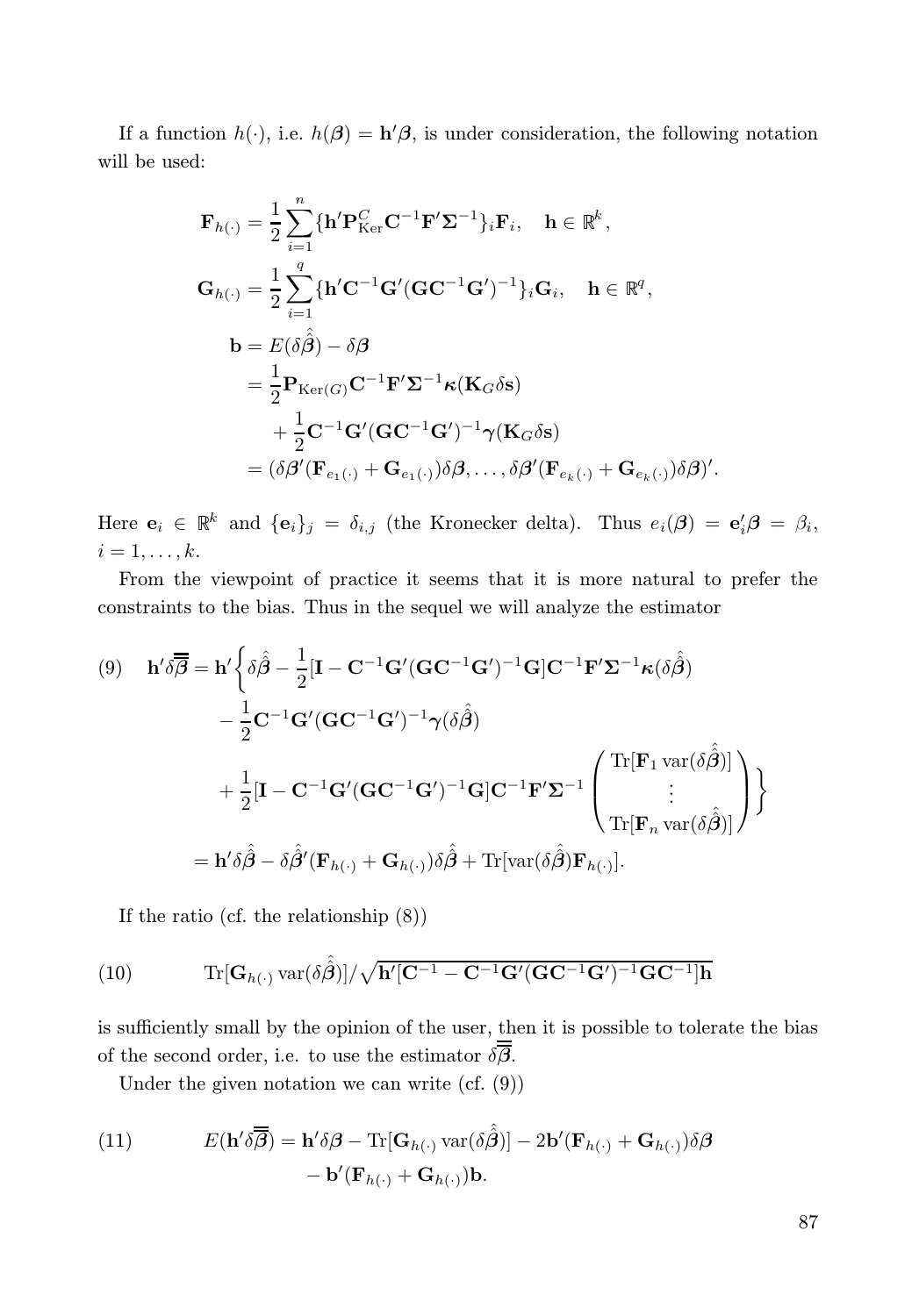Thus the bias of the linearized estimator of a linear function  $h(\cdot)$  and of the quadratic estimator, respectively, is

$$
|E(\mathbf{h}'\delta\hat{\hat{\beta}}) - \mathbf{h}'\delta\beta| = |\delta\beta'(\mathbf{F}_{h(\cdot)} + \mathbf{G}_{h(\cdot)})\delta\beta|,
$$
  
\n
$$
|E(\mathbf{h}'\delta\overline{\hat{\beta}}) - \mathbf{h}'\delta\beta| = |\operatorname{Tr}[\mathbf{G}_{h(\cdot)} \operatorname{var}(\delta\hat{\hat{\beta}})] + 2\mathbf{b}'(\mathbf{F}_{h(\cdot)} + \mathbf{G}_{h(\cdot)})\delta\beta
$$
  
\n
$$
+ \mathbf{b}'(\mathbf{F}_{h(\cdot)} + \mathbf{G}_{h(\cdot)})\mathbf{b}|.
$$

In [8] it is described how to recognize whether the bias of the linearized estimator  $\mathbf{h}'\delta\hat{\hat{\beta}}$  is smaller than  $c\sqrt{\mathbf{h}'\text{var}(\delta\hat{\hat{\beta}})\mathbf{h}}$ , where c is a constant chosen by users.

The following statement is proved there (Theorem 2.2.8 in [8]). If

$$
\delta \boldsymbol{\beta}^{\prime} \mathbf{C} \delta \boldsymbol{\beta} \leqslant \frac{2c}{C_{I, \delta \beta}^{(\text{par})}} (\boldsymbol{\beta}_{0}), \quad \mathbf{G} \delta \boldsymbol{\beta} = \mathbf{0},
$$

then

$$
\forall {\mathbf{h} \in \mathbb{R}^k} | \mathbf{h}'[E(\delta \hat{\hat{\boldsymbol{\beta}}}) - \delta \beta] | \leqslant c\sqrt{\mathbf{h}'\mathbf{C}^{-1}\mathbf{h}}.
$$

The quantity  $C_{I,\delta\beta}^{(\text{par})}$  $I_{I,\delta\beta}^{(\text{par})}(\beta_0)$  will be defined in below in (14).

It is necessary to know with practical certainty that a shift  $\delta\beta$  is in a linearization region for the bias, i.e. the confidence region of  $\delta\beta$  for a sufficiently high confidence level  $1 - \alpha$  is included into the linearization region. If this condition is not satisfied, then it is necessary to compare the bias of  $\delta \hat{\beta}$  and  $\delta \overline{B}$ . However, the bias and also the variance of the estimator depend on the possible shift  $\delta \beta = \beta^* - \beta_0$  ( $\beta^*$  means the actual value of the parameter  $\beta$ ). If the dimension k is large, then an investigation of the bias and the variance in different directions of the shift  $\delta\beta$  is tedious. Thus some knowledge of upper bounds independent of directions can be useful in practice.

# 4. Upper bounds for the bias and variance of the linear and quadratic estimators

The MSE (mean square error) of the estimator  $\mathbf{h}' \delta \hat{\hat{\beta}}$  is

(12) 
$$
\text{MSE}(\mathbf{h}'\delta\hat{\hat{\boldsymbol{\beta}}}) = \mathbf{h}' \, \text{var}(\delta\hat{\hat{\boldsymbol{\beta}}})\mathbf{h} + [\delta\boldsymbol{\beta}'(\mathbf{F}_{h(\cdot)} + \mathbf{G}_{h(\cdot)})\delta\boldsymbol{\beta}]^2.
$$

The MSE (mean square error) of the estimator  $h' \delta \beta$  is

(13) 
$$
\text{MSE}(\mathbf{h}' \delta \overline{\overline{\boldsymbol{\beta}}}) = \mathbf{h}' \, \text{var}(\delta \overline{\overline{\boldsymbol{\beta}}}) \mathbf{h} + \{\text{Tr}[\mathbf{G}_{h(\cdot)} \, \text{var}(\hat{\beta})] + 2\mathbf{b}'(\mathbf{F}_{h(\cdot)} + \mathbf{G}_{h(\cdot)})\delta \beta + \mathbf{b}'(\mathbf{F}_{h(\cdot)} + \mathbf{G}_{h(\cdot)})\mathbf{b}\}^2.
$$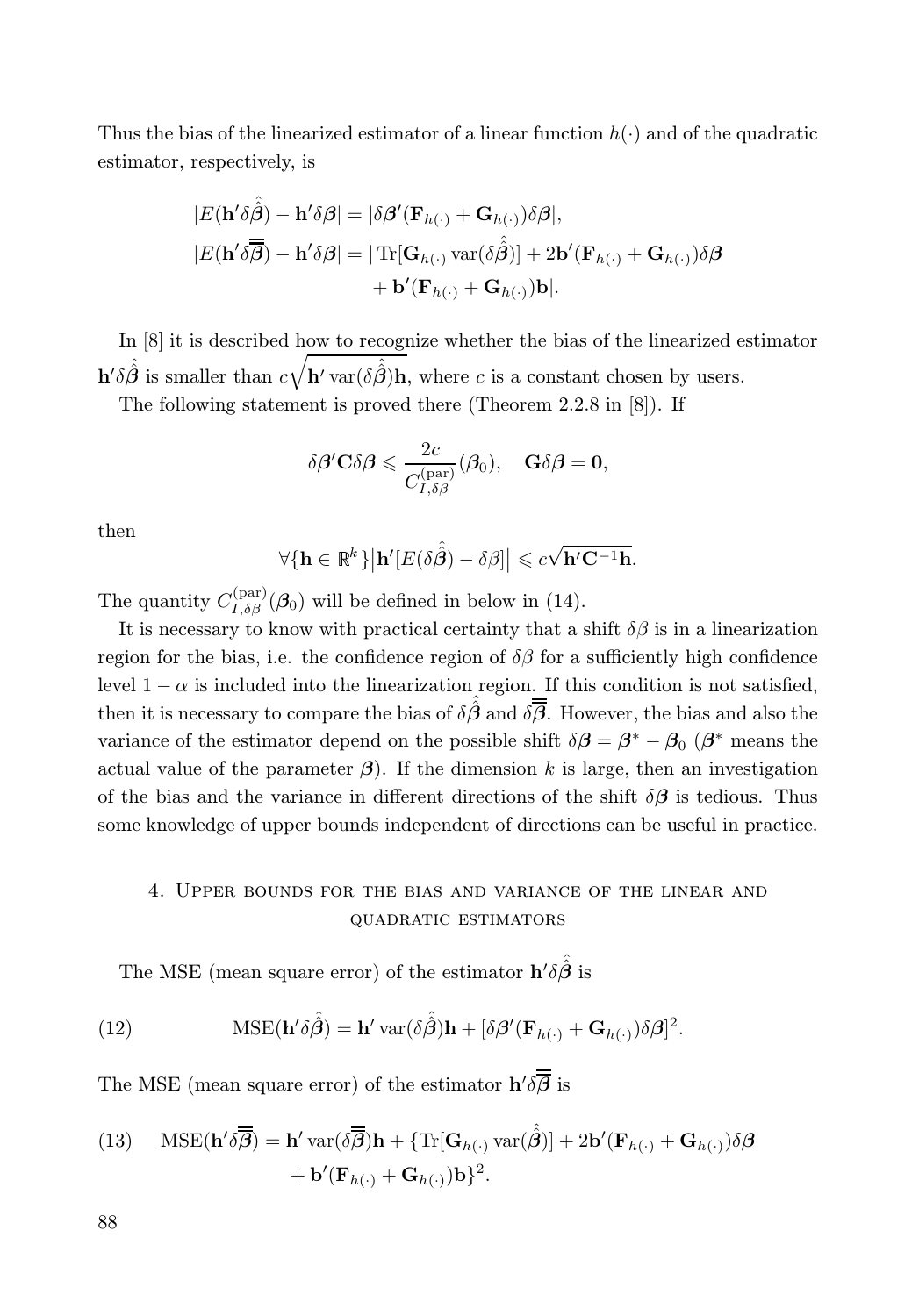We have

$$
\mathbf{h}' \operatorname{var}(\delta \overline{\beta}) \mathbf{h} = \mathbf{h}' \operatorname{var}(\delta \hat{\beta}) \mathbf{h} + 2 \operatorname{Tr} \{ [ (\mathbf{F}_{h(\cdot)} + \mathbf{G}_{h(\cdot)}) \operatorname{var}(\delta \hat{\beta})]^2 \} \n- 4\mathbf{h}' \operatorname{var}(\delta \hat{\beta}) (\mathbf{F}_{h(\cdot)} + \mathbf{G}_{h(\cdot)}) \delta \beta - 4\mathbf{h}' \operatorname{var}(\delta \hat{\beta}) (\mathbf{F}_{h(\cdot)} + \mathbf{G}_{h(\cdot)}) \mathbf{b} \n+ 4\delta \beta' (\mathbf{F}_{h(\cdot)} + \mathbf{G}_{h(\cdot)}) \operatorname{var}(\delta \hat{\beta}) (\mathbf{F}_{h(\cdot)} + \mathbf{G}_{h(\cdot)}) \delta \beta \n+ 8\mathbf{b}' (\mathbf{F}_{h(\cdot)} + \mathbf{G}_{h(\cdot)}) \operatorname{var}(\delta \hat{\beta}) (\mathbf{F}_{h(\cdot)} + \mathbf{G}_{h(\cdot)}) \delta \beta \n+ 8\mathbf{b}' (\mathbf{F}_{h(\cdot)} + \mathbf{G}_{h(\cdot)}) \operatorname{var}(\delta \hat{\beta}) (\mathbf{F}_{h(\cdot)} + \mathbf{G}_{h(\cdot)}) \delta \beta \n+ 4\mathbf{b}' (\mathbf{F}_{h(\cdot)} + \mathbf{G}_{h(\cdot)}) \operatorname{var}(\delta \hat{\beta}) (\mathbf{F}_{h(\cdot)} + \mathbf{G}_{h(\cdot)}) \mathbf{b},
$$
  
\nbias<sup>2</sup>( $\mathbf{h}' \delta \overline{\beta}$ ) = {Tr[ $\mathbf{G}_{h(\cdot)} \operatorname{var}(\hat{\beta})$ ] + 2 $\mathbf{b}' (\mathbf{F}_{h(\cdot)} + \mathbf{G}_{h(\cdot)}) \delta \beta + \mathbf{b}' (\mathbf{F}_{h(\cdot)} + \mathbf{G}_{h(\cdot)}) \mathbf{b}$ }  
\n= 4[ $\mathbf{b}' (\mathbf{F}_{h(\cdot)} + \mathbf{G}_{h(\cdot)}) \delta \beta$ ]  
\n+ 4 $\mathbf{b}' (\mathbf{F}_{h(\cdot)} + \mathbf{G}_{h(\cdot)}) \delta \beta$   
\n+  $[\mathbf{b}' (\mathbf{F}_{h(\cdot)} + \mathbf{G}_{h(\cdot)}) \delta \beta \mathbf{b}' (\mathbf{$ 

In order to find an upper bound for the individual terms of the variance and the bias, it is necessary to go back to the definition of the parametric measure of nonlinearity [1] and its generalization.

The Bates and Watts parametric measure of nonlinearity [1] in the model (6) with respect to the new parameter  $\delta$ s is

$$
K_{I,\delta s}^{\text{(par)}}(\boldsymbol{\beta}_{0}) = \sup \bigg\{\frac{\sqrt{A}}{\delta \mathbf{s'}\mathbf{K}_{G'}'\mathbf{C}\mathbf{K}_{G}\delta \mathbf{s}}\colon\, \delta \mathbf{s} \in \mathbb{R}^{k-q}\bigg\},
$$

where

$$
A = [\kappa(\mathbf{K}_G \delta \mathbf{s}) - \mathbf{F} \mathbf{G}^- \boldsymbol{\gamma} (\mathbf{K}_G \delta \mathbf{s})]' \mathbf{\Sigma}^{-1} \mathbf{P}_{FK_G}^{\mathbf{\Sigma}^{-1}} [\kappa(\mathbf{K}_G \delta \mathbf{s}) - \mathbf{F} \mathbf{G}^- \boldsymbol{\gamma} (\mathbf{K}_G \delta \mathbf{s})]
$$
  
= [\kappa(\mathbf{K}\_G \delta \mathbf{s})]' \mathbf{\Sigma}^{-1} \mathbf{P}\_{FK\_G}^{\mathbf{\Sigma}^{-1}} [\kappa(\mathbf{K}\_G \delta \mathbf{s})],

since

$$
\begin{aligned} \mathbf{P}_{FK_G}^{\Sigma^{-1}} \mathbf{F} \mathbf{G}^- \boldsymbol{\gamma} (\mathbf{K}_G \delta \mathbf{s}) \\ &= \mathbf{F} [\mathbf{C}^{-1} - \mathbf{C}^{-1} \mathbf{G}' (\mathbf{G} \mathbf{C}^{-1} \mathbf{G}')^{-1} \mathbf{G} \mathbf{C}^{-1}] \mathbf{F}' \Sigma^{-1} \mathbf{F} \mathbf{G}^- \boldsymbol{\gamma} (\mathbf{K}_G \delta \mathbf{s}) \\ &= \mathbf{F} [\mathbf{G}^- - \mathbf{C}^{-1} \mathbf{G}' (\mathbf{G} \mathbf{C}^{-1} \mathbf{G}')] \boldsymbol{\gamma} (\mathbf{K}_G \delta \mathbf{s}) = \mathbf{0} \end{aligned}
$$

when a choice  $G^- = G^-_{m(C)} = C^{-1}G'(GC^{-1}G')^{-1}$  is realized. The quantity gives information on the bias of the linear estimator of  $\delta s$ , but not on the bias of the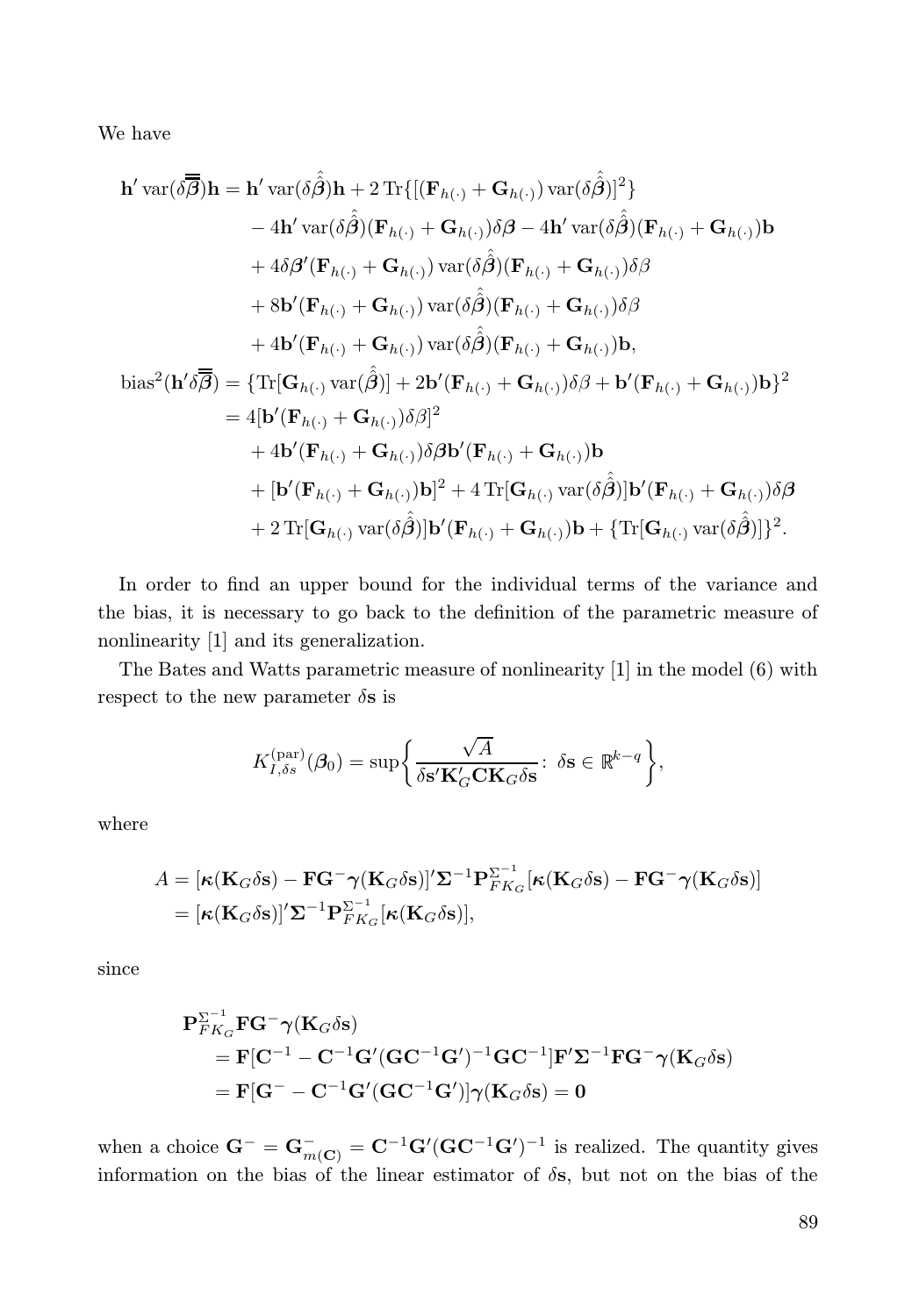linear estimator of the parameter  $\delta\beta$ . Thus (in detail cf. [8]) a generalization of the quantity  $K_{I,\delta s}^{(\text{par})}$  $I_{I,\delta s}^{(\text{par})}(\mathcal{B}_0)$  given by the definition

(14) 
$$
C_{I,\delta\beta}^{(\text{par})}(\boldsymbol{\beta}_0) = \sup \bigg\{ \frac{\sqrt{B}}{\delta s' \mathbf{K}_G' \mathbf{C} \mathbf{K}_G \delta s} : \delta s \in \mathbb{R}^{k-q} \bigg\},
$$

where

$$
B = A + \gamma'(\mathbf{K}_G \delta \mathbf{s}) (\mathbf{G} \mathbf{C}^{-1} \mathbf{G}')^{-1} \gamma(\mathbf{K}_G \delta \mathbf{s}),
$$

seems to be more suitable.

The second term in the last equality occurs in an intrinsic measure of curvature of the constraints (in detail cf. Definition 2.2.7 and Theorem 2.2.8 in [8]).

Lemma 4.1. The inequality

$$
\mathbf{b}'\mathbf{C}\mathbf{b} \leqslant \frac{1}{4} [C_{I,\delta\beta}^{(\text{par})}]^2 (\delta \mathbf{s}' \mathbf{K}_G' \mathbf{C} \mathbf{K}_G \delta \mathbf{s})^2 + \text{ terms of the 5th order}
$$

is valid.

Pro of. When the terms of the fifth order are neglected, then

$$
b'Cb = \frac{1}{4} [P_{\text{Ker}(G)}C^{-1}F'\Sigma^{-1}\kappa(K_G\delta s) + C^{-1}G'(GC^{-1}G')^{-1}\gamma(K_G\delta s)]'C \times [P_{\text{Ker}(G)}C^{-1}F'\Sigma^{-1}\kappa(K_G\delta s) + C^{-1}G'(GC^{-1}G')^{-1}\gamma(K_G\delta s)] = \frac{1}{4}(\kappa'(K_G\delta s)\Sigma^{-1}P_{FK+G}^{-1}\kappa(K_G\delta s) + \gamma'(K_G\delta s)(GC^{-1}G')^{-1}\gamma(K_G\delta s))
$$

and thus

$$
\frac{\sqrt{4\mathbf{b}'\mathbf{C}\mathbf{b}}}{\delta \mathbf{s}'\mathbf{K}_G'\mathbf{C}\mathbf{K}_G\delta \mathbf{s}}\leqslant C_{I,\delta\beta}^{(\text{par})},
$$

which implies the proof.  $\Box$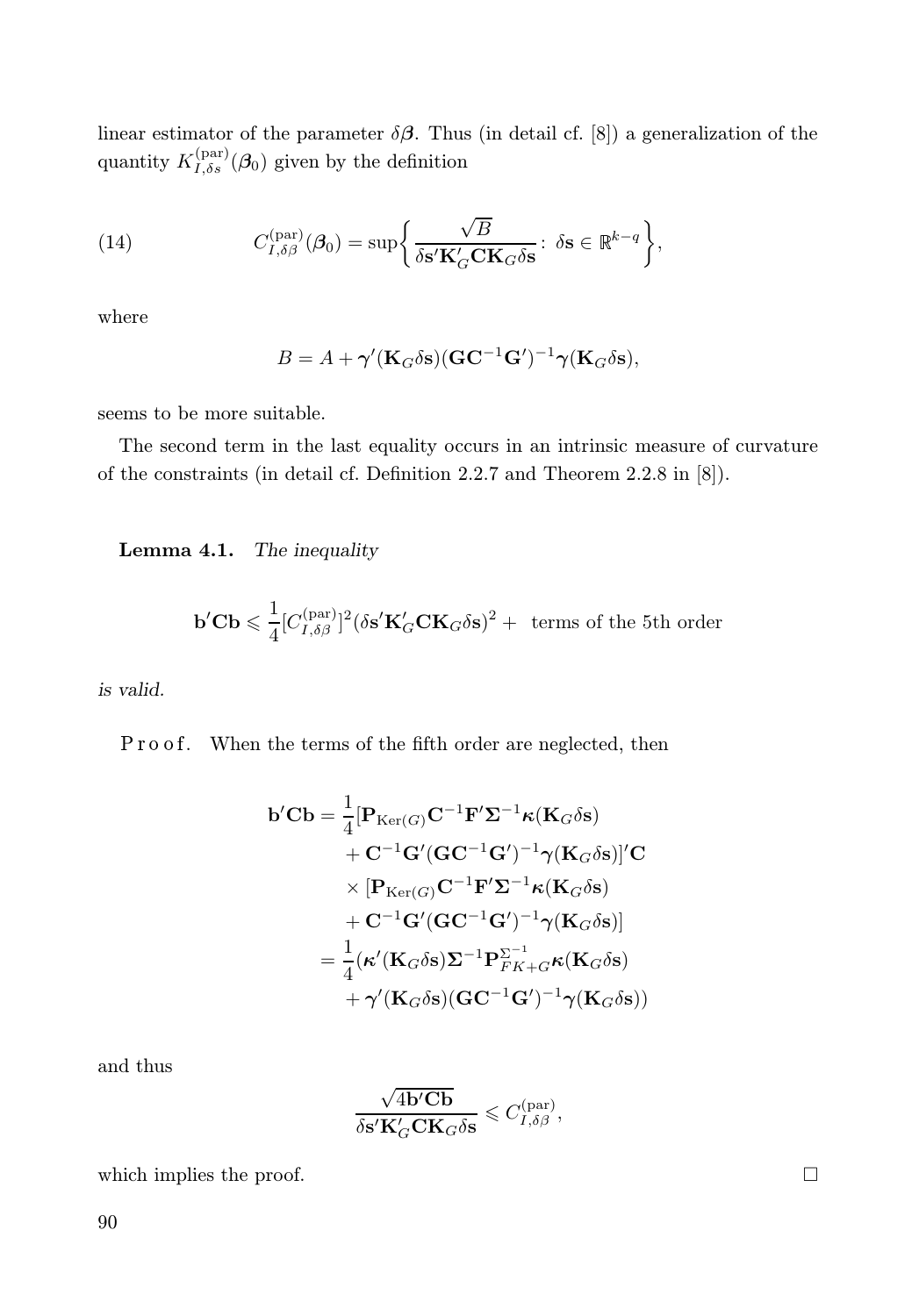**Theorem 4.2.** For the sake of simplicity, let  $\mathbf{A}_{h(\cdot)} = \mathbf{F}_{h(\cdot)} + \mathbf{G}_{h(\cdot)}$ . We have (in the term  $\mathbf{b}'\mathbf{C}\mathbf{b}$  the terms of the fifth order are neglected)

$$
\delta \beta' \mathbf{A}_{h(\cdot)} \delta \beta \leq \sqrt{\text{Tr}[(\mathbf{A}_{h(\cdot)} \mathbf{C}^{-1})^2]} \delta \beta' \mathbf{C} \delta \beta,
$$
\n
$$
|-4\mathbf{h}' \text{var}(\delta \hat{\beta}) \mathbf{A}_{h(\cdot)} \delta \beta| \leq 4\sigma_h \sqrt{\text{Tr}[(\mathbf{A}_{h(\cdot)} \mathbf{C}^{-1})^2]} \sqrt{\delta \beta' \mathbf{C} \delta \beta},
$$
\n
$$
|4\delta \beta' \mathbf{A}_{h(\cdot)} \text{var}(\delta \hat{\beta}) \mathbf{A}_{h(\cdot)} \delta \beta| \leq 4(k-q)^{1/4} \{\text{Tr}[(\mathbf{A}_{h(\cdot)} \mathbf{C}^{-1})^8]\}^{1/4} \delta \beta' \mathbf{C} \delta \beta,
$$
\n
$$
|-4\mathbf{h}' \text{var}(\delta \hat{\beta}) \mathbf{A}_{h(\cdot)} \delta \beta| \leq 2\sigma_h \sqrt{\text{Tr}[(\mathbf{A}_{h(\cdot)} \mathbf{C}^{-1})^2]} C_{I, \delta \beta}^{(\text{par})}(\beta_0) \delta \beta' \mathbf{C} \delta \beta,
$$
\n
$$
|8\mathbf{b}' \mathbf{A}_{h(\cdot)} \text{var}(\delta \hat{\beta}) \mathbf{A}_{h(\cdot)} \delta \beta| \leq 4(k-q)^{1/4} \{\text{Tr}[(\mathbf{A}_{h(\cdot)} \mathbf{C}^{-1})^8]\}^{1/4}
$$
\n
$$
\times C_{I, \delta \beta}^{(\text{par})}(\beta_0) (\delta \beta' \mathbf{C} \delta \beta)^{3/2},
$$
\n
$$
|4 \text{Tr}[\mathbf{G}_{h(\cdot)} \text{var}(\delta \hat{\beta})] \mathbf{b}' \mathbf{A}_{h(\cdot)} \delta \beta| \leq 2 \text{Tr}[\mathbf{G}_{h(\cdot)} \text{var}(\delta \hat{\beta})] \sqrt{\text{Tr}[(\mathbf{A}_{h(\cdot)} \mathbf{C}^{-1})^2]} \times C_{I, \delta \beta}^{(\text{par})}(\beta_0) (\delta \beta' \mathbf{C} \delta \beta)^{3/2},
$$
\n
$$
|4\mathbf{b}' \mathbf{A}_{h(\cdot)} \text{var}
$$

Here  $\sigma_h =$  $\sqrt{ }$  $\mathbf{h}'\,\text{var}(\delta\hat{\hat{\boldsymbol{\beta}}})\mathbf{h}.$ 

Pro of. For the sake of simplicity only some of the given inequalities are proved. The other can be proved analogously.

$$
\delta \beta' \mathbf{A}_{h(\cdot)} \delta \beta = \delta \beta' \mathbf{C}^{1/2} \mathbf{C}^{-1/2} \mathbf{A}_{h(\cdot)} \mathbf{C}^{-1/2} \mathbf{C}^{1/2} \delta \beta
$$
  
\n
$$
= \text{Tr}[\mathbf{C}^{-1/2} \mathbf{A}_{h(\cdot)} \mathbf{C}^{-1/2} \mathbf{C}^{1/2} \delta \beta \delta \beta' \mathbf{C}^{1/2}]
$$
  
\n
$$
\leq \sqrt{\text{Tr}[\mathbf{C}^{-1/2} \mathbf{A}_{h(\cdot)} \mathbf{C}^{-1/2} \mathbf{C}^{-1/2} \mathbf{A}_{h(\cdot)} \mathbf{C}^{-1/2}]}
$$
  
\n
$$
\times \sqrt{\text{Tr}[\mathbf{C}^{1/2} \delta \beta \delta \beta' \mathbf{C}^{1/2} \mathbf{C}^{1/2} \delta \beta \delta \beta' \mathbf{C}^{1/2}]}
$$
  
\n
$$
= \sqrt{\text{Tr}[(\mathbf{A}_{h(\cdot)} \mathbf{C}^{-1})^2]} \delta \beta' \mathbf{C} \delta \beta,
$$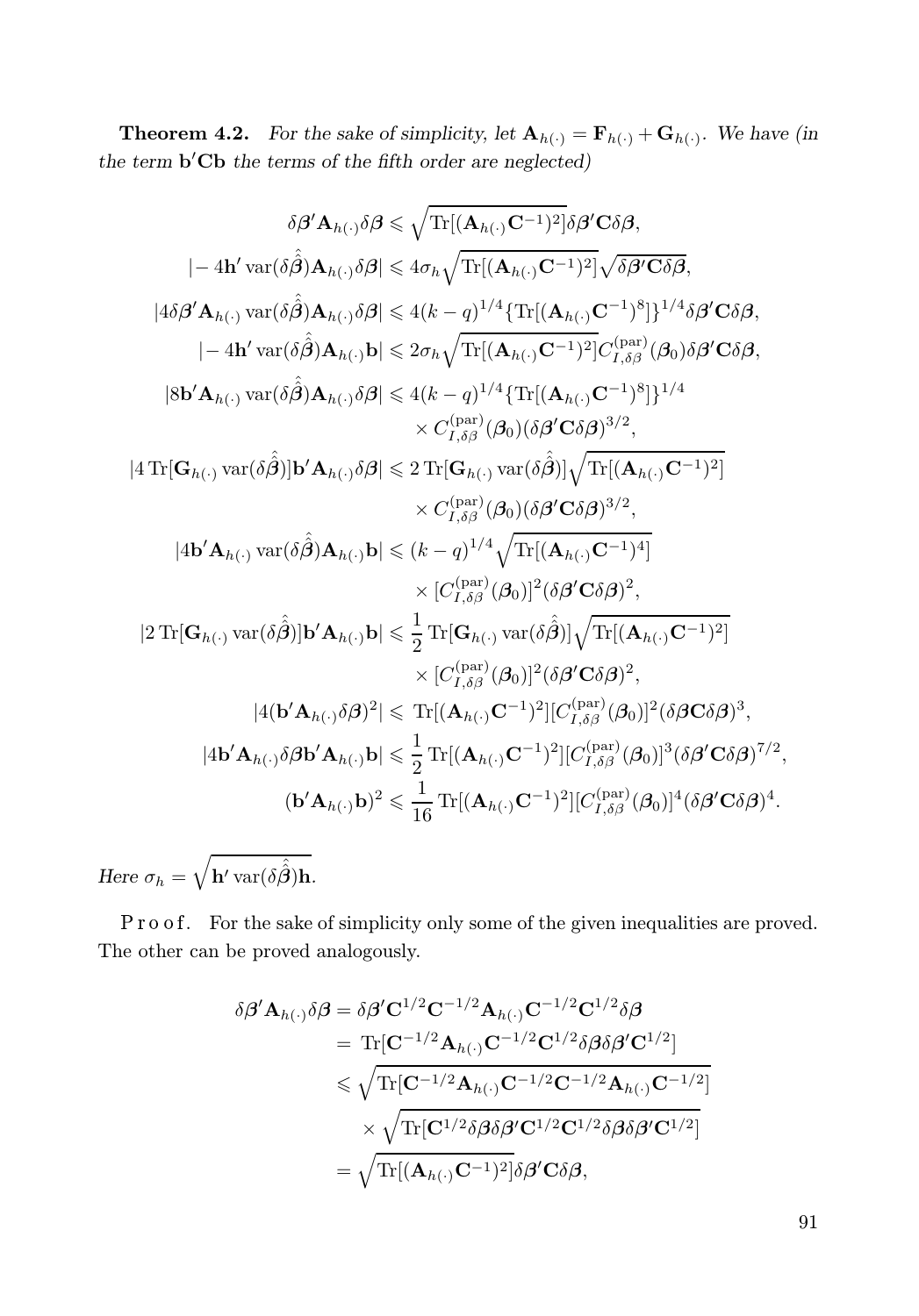$$
|-4\mathbf{h}' \operatorname{var}(\delta \hat{\beta}) \mathbf{A}_{h(\cdot)} \delta \beta| = 4 |\operatorname{Tr}[\mathbf{h}' \operatorname{var}(\delta \hat{\beta}) \mathbf{C}^{1/2} \mathbf{C}^{-1/2} \mathbf{A}_{h(\cdot)} \mathbf{C}^{-1/2} \mathbf{C}^{1/2} \delta \beta|
$$
  
\n
$$
= 4 |\operatorname{Tr}[\mathbf{C}^{-1/2} \mathbf{A}_{h(\cdot)} \mathbf{C}^{-1/2} \mathbf{C}^{1/2} \delta \beta \mathbf{h}' \operatorname{var}(\delta \hat{\beta}) \mathbf{C}^{1/2}]
$$
  
\n
$$
\leq 4 \sigma_h \sqrt{\operatorname{Tr}[(\mathbf{A}_{h(\cdot)} \mathbf{C}^{-1})^2]} \sqrt{\delta \beta' \mathbf{C} \delta \beta},
$$
  
\nsince  $\operatorname{var}(\delta \hat{\beta}) \mathbf{C} \operatorname{var}(\delta \hat{\beta}) = \operatorname{var}(\delta \hat{\beta}),$   
\n
$$
|-4\mathbf{h}' \operatorname{var}(\delta \hat{\beta}) \mathbf{A}_{h(\cdot)} \mathbf{b}| = 4 |\operatorname{Tr}[\mathbf{C}^{-1/2} \mathbf{A}_{h(\cdot)} \mathbf{C}^{-1/2} \mathbf{C}^{1/2} \mathbf{b} \mathbf{h}' \operatorname{var}(\delta \hat{\beta}) \mathbf{C}^{1/2}]|
$$
  
\n
$$
\leq 4 \sigma_h \sqrt{\operatorname{Tr}[(\mathbf{A}_{h(\cdot)} \mathbf{C}^{-1})^2]} \sqrt{\mathbf{b}' \mathbf{C} \mathbf{b}}
$$
  
\n
$$
\leq 2 \sigma_h \sqrt{\operatorname{Tr}[(\mathbf{A}_{h(\cdot)} \mathbf{C}^{-1})^2]} \sqrt{\mathbf{b}' \mathbf{C} \mathbf{b}}
$$
  
\n
$$
\leq 2 \sigma_h \sqrt{\operatorname{Tr}[(\mathbf{A}_{h(\cdot)} \mathbf{C}^{-1})^2]} \mathbf{C}_{I, \delta \beta}^{(\text{par})} (\beta_0) \delta \beta' \mathbf{C} \delta \beta
$$
  
\nby virtue of Lemma 4.1,  
\n
$$
4 \delta \beta' \mathbf{A}_{h(\cdot)} \operatorname{var}(\delta \
$$

We can complete the proof in an analogous way.  $\Box$ 

In practice the terms of orders higher than fourth are of small importance. If they are inadmissibly large, then the quadratic theory cannot be used and we have to study the problem from the viewpoint of the general theory given in [10].

Now some simple rules for a decision on the linearization will be given in the next section.

### 5. Conclusion

In the preceding sections linear and quadratic estimators have been studied. In the expressions for the variance and the bias the terms with higher powers (in  $\delta\beta$ ) are given and this seems to be superfluous for the linear and quadratic estimators. Several presented terms are of higher powers than the neglected terms in the Taylor series of the model. A reason for it is an endeavour to investigate in the first step the behaviour of the quadratic estimators only, since the estimators of orders higher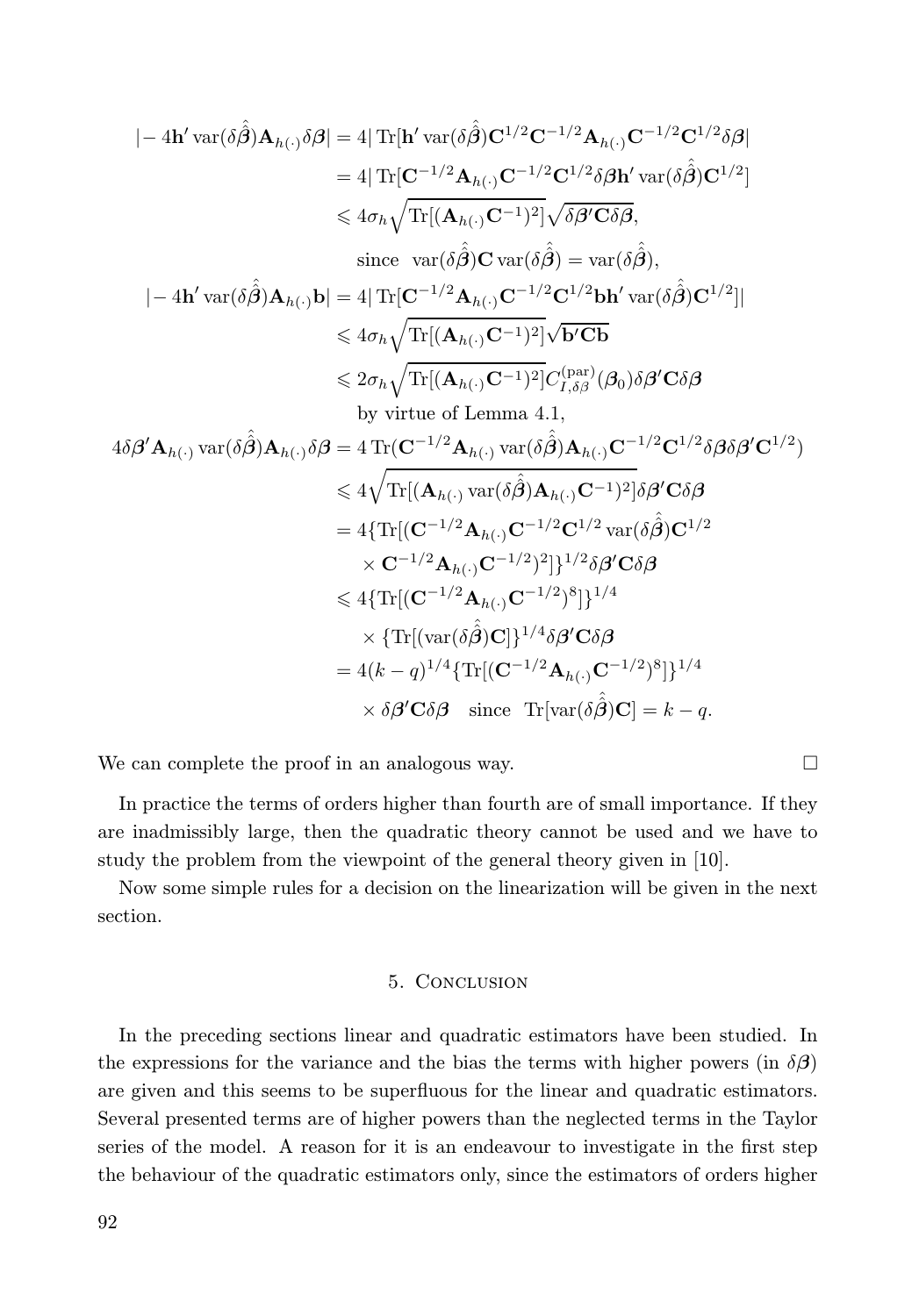than two have a small chance to be used in practice because of the complexity of their statistical properties. Even in the case of quadratic estimators the power of a single term in the MSE can attain the value eight and of course in practice it is of no sense. Nevertheless, they are presented to ensure the completeness of the theory of quadratic estimators. Results given in the paper form only a small part of knowledge necessary for an efficient application of quadratic estimators. Further research is necessary.

A procedure, based on partial results obtained in the paper, how to deal with models with constraints of type I can be described as follows.

(i) The value  $\beta_0$  is chosen in the sense of Remark 2.1.

(ii) The value of the quantity  $C_{I,\delta\beta}^{(\text{par})}$  $I_{I,\delta\beta}^{(\text{par})}$  is determined at the point  $\beta_0$  and the region  $\mathcal{L}_b = \Big\{\delta \boldsymbol{\beta} \colon \, \delta \boldsymbol{\beta}^{\prime} \mathbf{C} \delta \boldsymbol{\beta} \leqslant \frac{2c}{C_{\tau, s}^{(p)}}\Big\}$  $C_{I,\delta\beta}^{\mathrm{(par)}}$  $\Big\}$  is determined. If  $\mathcal{L}_b \supset \mathcal{E}$ , where

$$
\mathcal{E} = \{ \delta \beta : \ \delta \beta' \mathbf{C} \delta \beta \leq \chi^2_{k-q}(0; 1-\alpha) \}
$$

for a sufficiently small value  $\alpha$ , then the estimator  $\delta \hat{\hat{\beta}}$  can be used.

(iii) If  $\mathcal{L}_b \not\supset \mathcal{E}$ , then it is useful to investige a possibility to make variances of the observation vector Y smaller and thus attain the inclusion  $\mathcal{E} \subset \mathcal{L}_b$ . If this way cannot be realized, then it is reasonable to construct the estimator  $\delta\overline{\beta}$  and to compare the values UBMSE( $\mathbf{h}'\delta\hat{\boldsymbol{\beta}}$ ) and UBMSE( $\mathbf{h}'\delta\overline{\boldsymbol{\beta}}$ ) for different important functions  $h(\cdot)$ . If, e.g.,  $\mathrm{UBMSE}(\mathbf{h}' \delta \overline{\overline{\beta}}) \leqslant \mathrm{UBMSE}(\mathbf{h}' \delta \hat{\overline{\beta}})$  and the value  $\mathrm{UBMSE}(\mathbf{h}' \delta \overline{\overline{\beta}})$  is acceptable, the estimator  $\delta \overline{B}$  can be used.

(iv) For a more detailed investigation of the situation it is useful to use the relationships (12) and (13). This procedure is time consuming and it will be used probably in special cases only.

Some more detailed comments follow.

If we want to compare the estimators  $\delta \hat{\hat{\beta}}$  and  $\delta \overline{\overline{\beta}}$ , we have several possibilities.

If we are interested in the bias only, then we can compare the bias in different directions of the shift  $\delta\beta$  or we can compare the upper bounds for  $|\mathbf{h}'[E(\delta\hat{\beta}) - \delta\beta|]$ and  $|\mathbf{h}'[E(\delta \boldsymbol{\beta}) - \delta \boldsymbol{\beta}|]$  with help of Theorem 4.2. However, in models with a weak nonlinearity the bias of the quadratic estimator is essentially smaller than the bias of the linear estimator.

If we are intersted in the MSE, then we find out such a shift  $\delta\beta$  in a given direction which gives the equality  $MSE(h'\delta\hat{\vec{\beta}}) = MSE(h'\delta\overline{\vec{\beta}})$ . For a larger shift the linear estimator cannot be used. If this distance is out of the confidence ellipsoid we prefer the linear estimator to the quadratic one. However, for a large dimension  $k$  of the parameter  $\beta$  this procedure is not suitable.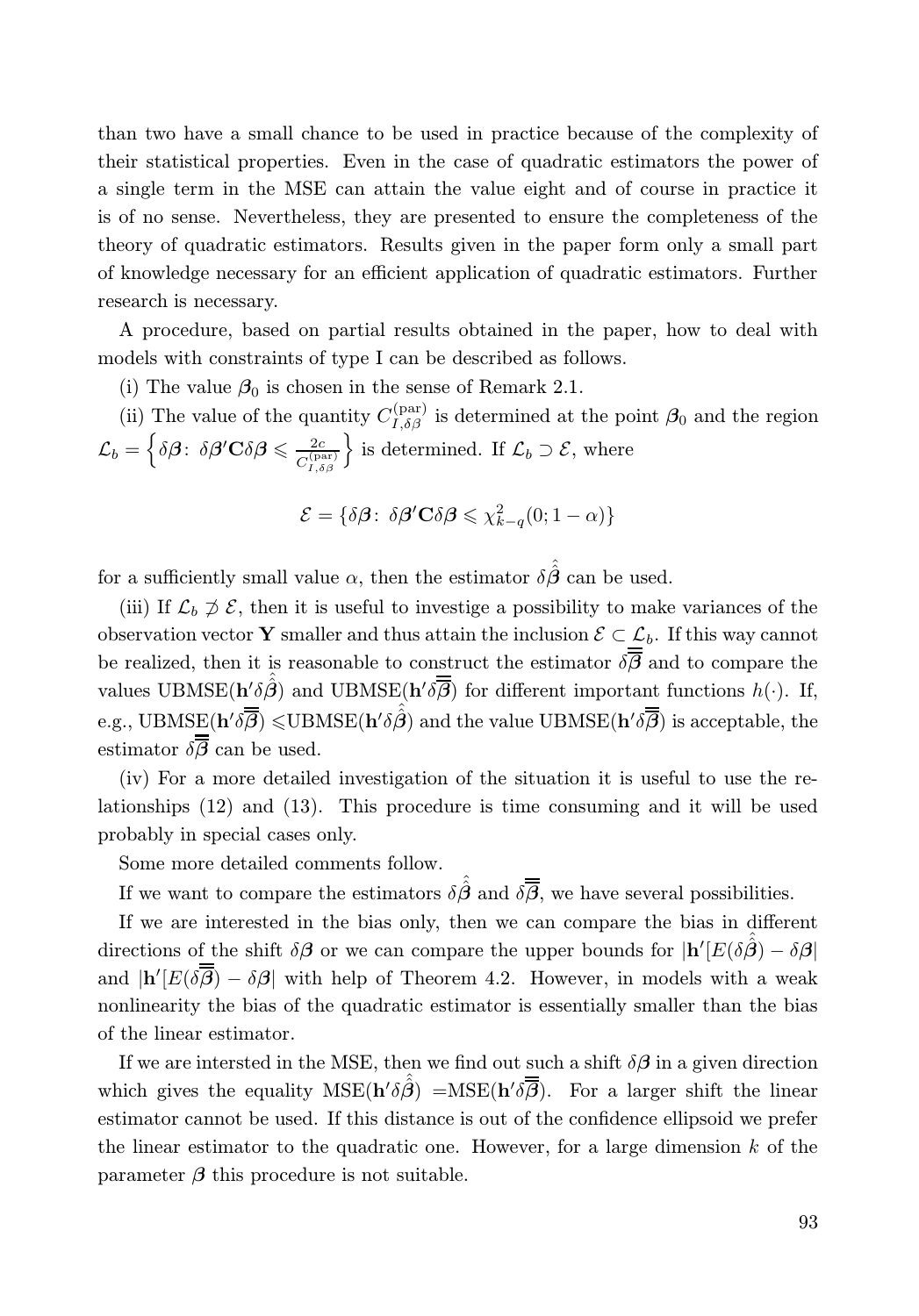We find out the Mahalanobis distance  $d = \sqrt{\delta \beta' C \delta \beta}$  which gives the equality UBMSE( $\mathbf{h}' \delta \hat{\hat{\boldsymbol{\beta}}})$  =UBMSE( $\mathbf{h}' \delta \overline{\hat{\boldsymbol{\beta}}})$  (UBMSE= upper bound of the mean square error).

For the first orientation the following rule can be also used. In a small neighbourhood of the point  $\beta_0$  the most dangerous term is  $-4h' \text{ var}(\delta \hat{\hat{\beta}})(\mathbf{F}_{h(\cdot)} + \mathbf{G}_{h(\cdot)}) \delta \beta$ , i.e.  $\delta\boldsymbol{\beta}$  is proportional to the vector  $(\mathbf{F}_{h(\cdot)} + \mathbf{G}_{h(\cdot)})$  var $(\delta\hat{\boldsymbol{\beta}})$ h. Let us find such a number t that

$$
\mathbf{h}' \operatorname{var}(\delta \hat{\hat{\beta}}) \mathbf{h} + t^4 [\mathbf{h}' \operatorname{var}(\delta \hat{\hat{\beta}}) (\mathbf{F}_{h(\cdot)} + \mathbf{G}_{h(\cdot)})^3 \operatorname{var}(\delta \hat{\hat{\beta}}) \mathbf{h}]^2
$$
  
= 
$$
\mathbf{h}' \operatorname{var}(\delta \hat{\hat{\beta}}) \mathbf{h} + 2 \operatorname{Tr} \{ [ (\mathbf{F}_{h(\cdot)} + \mathbf{G}_{h(\cdot)}) \operatorname{var}(\delta \hat{\hat{\beta}}) ]^2 \} + \{ \operatorname{Tr} [\mathbf{G}_{h(\cdot)} \operatorname{var}(\delta \hat{\hat{\beta}})] \}^2
$$
  
+ 
$$
4t \mathbf{h}' \operatorname{var}(\delta \hat{\hat{\beta}}) (\mathbf{F}_{h(\cdot)} + \mathbf{G}_{h(\cdot)})^2 \operatorname{var}(\delta \hat{\hat{\beta}}) \mathbf{h}.
$$

The smallest positive solution  $t_{\text{crit}}$  of this equation gives the vector  $t_{\text{crit}}(\mathbf{F}_{h(\cdot)} +$  $\mathbf{G}_{h(\cdot)}$  ) var<br>( $\delta\hat{\hat{\boldsymbol{\beta}}})\mathbf{h}$  with the Mahalanobis distance equal to

$$
d_{\rm crit}^2 = t_{\rm crit}^2 \mathbf{h}' \, \text{var}(\delta \hat{\hat{\boldsymbol{\beta}}}) (\mathbf{F}_{h(\cdot)} + \mathbf{G}_{h(\cdot)}) \mathbf{C} (\mathbf{F}_{h(\cdot)} + \mathbf{G}_{h(\cdot)}) \, \text{var}(\delta \hat{\hat{\boldsymbol{\beta}}}) \mathbf{h}.
$$

If  $d_{\text{crit}}^2 > \chi_{k-q}^2(0; 1-\alpha)$  for a sufficiently small  $\alpha$ , the linear estimator is to be preferred.

In what follows several remarks to the utilization of the term  $\mathbf{b}'\mathbf{C}\mathbf{b}$  are necessary.

If no constraints are under consideration, then the term  $\mathbf{b}'\mathbf{C}\mathbf{b}$  is obviously suitable for a decision whether the bias is or is not acceptable. If constraints are under consideration, then the covariance matrix  $var(\delta \hat{\hat{\beta}}) = \mathbf{C}^{-1} - \mathbf{C}^{-1} \mathbf{G}' (\mathbf{G} \mathbf{C}^{-1} \mathbf{G}')^{-1} \mathbf{G} \mathbf{C}^{-1}$ is singular and thus its inverse does not exist. The term  $\mathbf{b}'[\text{var}(\delta\hat{\hat{\beta}})]$ <sup>-</sup>b is not determined unambiguously, since the relation  $\mathbf{b} \in \mathcal{M}(\text{var}(\hat{\delta}))$  need not be valid. However, one version of  $[\text{var}(\delta \hat{\hat{\beta}})]$ <sup>-</sup> is **C** which is positive definite and thus the term **b'Cb** for  $\mathbf{b} \in \mathcal{M}(\text{var}(\delta \hat{\hat{\beta}}))$  is equal to  $\mathbf{b}'[\text{var}(\delta \hat{\hat{\beta}})]$ <sup>-</sup>**b**. If

$$
\mathbf{b} \notin \mathcal{M}(\text{var}(\hat{\delta\hat{\boldsymbol{\beta}}})),
$$

then another reason exists for a utilization of the term **b'Cb**. Let us investigate the projection  $\mathcal{PE}$  of the ellipsoid  $\mathcal{E} = \{ \mathbf{x} : \mathbf{x}'\mathbf{C}\mathbf{x} \leq t^2 \}$  in the Mahalanobis norm on  $Ker(G)$ . We have

$$
\mathcal{P}\mathcal{E} = \{ \mathbf{P}_{\text{Ker}(G)}^C \mathbf{x} : \ \mathbf{x}'(\mathbf{P}_{\text{Ker}(G)}^C)' \mathbf{CP}_{\text{Ker}(G)}^C \mathbf{x} + \mathbf{x}'(\mathbf{M}_{\text{Ker}(G)}^C)' \mathbf{CM}_{\text{Ker}(G)}^C \mathbf{x} \leq t^2 \}
$$
  
= \{\mathbf{P}\_{\text{Ker}(G)}^C \mathbf{x} : \ \mathbf{x}'[\mathbf{C} - \mathbf{G}'(\mathbf{G}\mathbf{C}^{-1}\mathbf{G}')^{-1}\mathbf{G}] \mathbf{x} \leq t^2 \},

 $\text{since } (\mathbf{M}_{\mathrm{Ker}(G)}^{C})^{\prime} \mathbf{CP}_{\mathrm{Ker}(G)}^{C} = \mathbf{0}.$